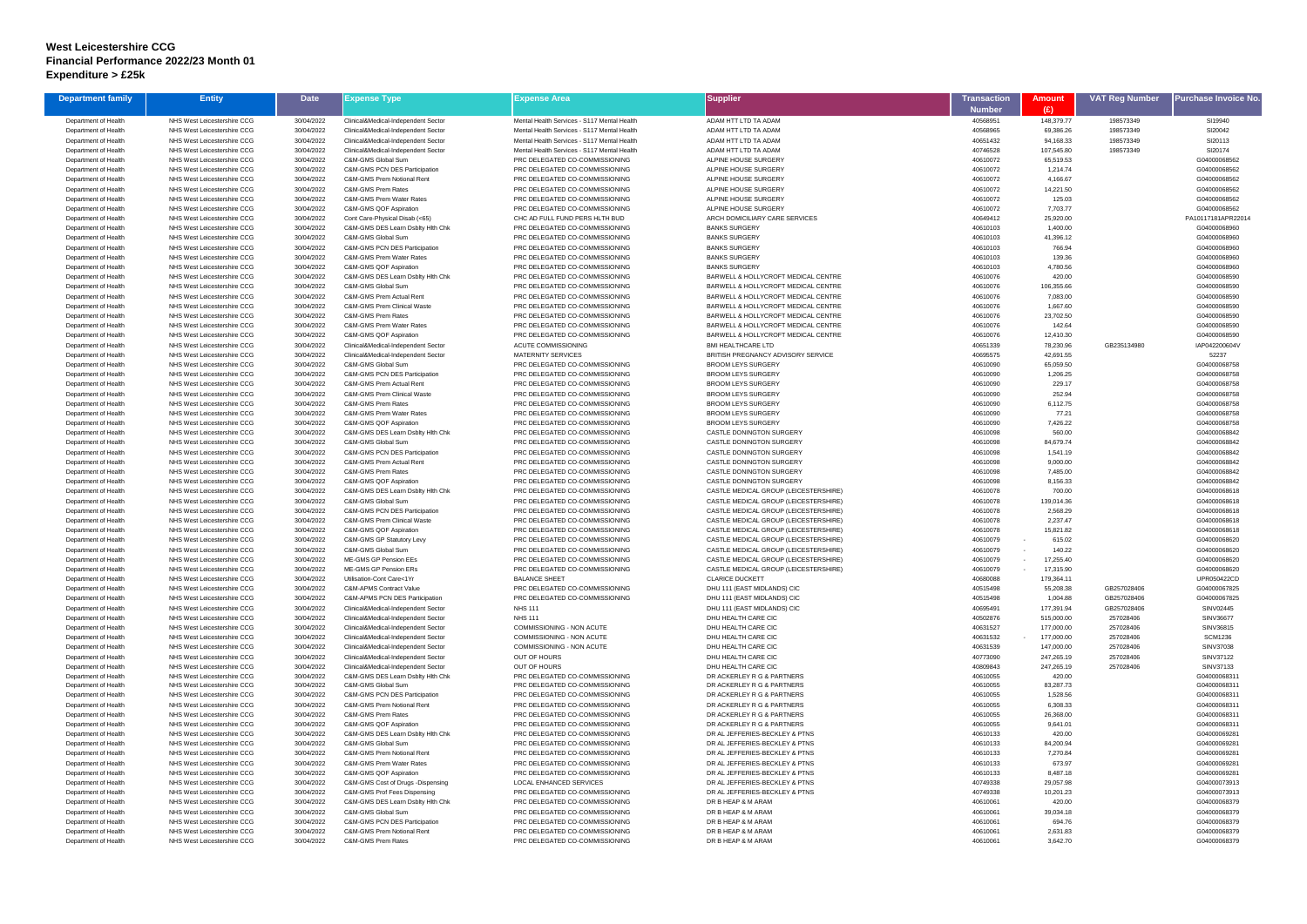Department of Health NHS West Leicestershire CCG 30/04/2022 C&M-GMS Prof Fees Dispensing PRC DELEGATED CO-COMMISSIONING DR GRAVESTOCK N G & PTNS 40749302 40749302 21,123.91 21,123.91 G04000073226

Department of Health NHS West Leicestershire CCG 30/04/2022 C&M-GMS Prem Water Rates PRC DELEGATED CO-COMMISSIONING DR B HEAP & M ARAM 40610061 40610061 397.42 40610061 397.42 G04000068379 Department of Health NHS West Leicestershire CCG 30/04/2022 C&M-GMS QOF Aspiration PRC DELEGATED CO-COMMISSIONING DR B HEAP & M ARAM 406100 Department of Health NHS West Leicestershire CCG 30/04/2022 Miscellaneous Expenditure (L9) GP FORWARD VIEW DR B HEAP & M ARAM 40734053 38,698.00 EXTACC2223M1-8 Department of Health NHS West Leicestershire CCG 30/04/2022 C&M-WAF extra session - staff PRC DELEGATED CO-COMMISSIONING DR B HEAP & M ARAM 40734334 460,756.00 60,756.00 WAF2122M1241 Department of Health NHS West Leicestershire CCG 30/04/2022 C&M-GMS Cost of Drugs -Dispensing LOCAL ENHANCED SERVICES DR B HEAP & M ARAM 40749298 40749298 36,148.08 36,148.08 504000073213 Department of Health NHS West Leicestershire CCG 30/04/2022 C&M-GMS Prof Fees Dispensing PRC DELEGATED CO-COMMISSIONING DR B HEAP & M ARAM 40749298 40749298 40749298 10,588.30 40700073213 Department of Health NHS West Leicestershire CCG 30/04/2022 C&M-GMS DES Learn Dsblty Hlth Chk PRC DELEGATED CO-COMMISSIONING DR BADIANI K N & PARTNERS 40610050 40610050 280.00 280.00 280.00 280.00 C04000068198 Department of Health NHS West Leicestershire CCG 30/04/2022 C&M-GMS Global Sum PRC DELEGATED CO-COMMISSIONING DR BADIANI K N & PARTNERS 40610050 93,727.41 40610050 93,727.41 G04000068198 Department of Health NHS West Leicestershire CCG 30/04/2022 C&M-GMS PCN DES Participation PRC DELEGATED CO-COMMISSIONING DR BADIANI K N & PARTNERS 40610050 40610050 1,729.48 40610058198 Department of Health NHS West Leicestershire CCG 30/04/2022 C&M-GMS PCO Locum Sickness PRC DELEGATED CO-COMMISSIONING DR BADIANI K N & PARTNERS 40610050 40610050 2,660.00 2,660.00 2,660.00 C04000068198 Department of Health NHS West Leicestershire CCG 30/04/2022 C&M-GMS Prem Notional Rent PRC DELEGATED CO-COMMISSIONING DR BADIANI K N & PARTNERS 40610050 9,547.92 40610050 9,547.92 G04000068198 Department of Health NHS West Leicestershire CCG 30/04/2022 C&M-GMS Prem Rates PRC DELEGATED CO-COMMISSIONING DR BADIANI K N & PARTNERS 40610050 40610050 13,098.75 40610058198 Department of Health NHS West Leicestershire CCG 30/04/2022 C&M-GMS Prem Water Rates PRC DELEGATED CO-COMMISSIONING DR BADIANI K N & PARTNERS 40610050 40610050 210.91 210.91 C04000068198 Department of Health NHS West Leicestershire CCG 30/04/2022 C&M-GMS QOF Aspiration PRC DELEGATED CO-COMMISSIONING DR BADIANI K N & PARTNERS 406100 Department of Health NHS West Leicestershire CCG 30/04/2022 C&M-GMS GP Statutory Levy PRC DELEGATED CO-COMMISSIONING DR BADIANI K N & PARTNERS 40610051 - 417.76 407.76 407.76 G04000068200 Department of Health NHS West Leicestershire CCG 30/04/2022 C&M-GMS Global Sum PRC DELEGATED CO-COMMISSIONING DR BADIANI K N & PARTNERS 40610051 - 29.56 40610051 - 29.56 604000068200 Department of Health NHS West Leicestershire CCG 30/04/2022 C&M-GMS Voluntary Levy PRC DELEGATED CO-COMMISSIONING DR BADIANI K N & PARTNERS 40610051 - 59.68 59.68 604000068200 Department of Health NHS West Leicestershire CCG 30/04/2022 ME - GMS GP Prior Year ERs PRC DELEGATED CO-COMMISSIONING DR BADIANI K N & PARTNERS 40610051 - 3,182.12 40610051 - 3,182.12 G04000068200 Department of Health NHS West Leicestershire CCG 30/04/2022 ME-GMS GP Pension EEs PRC DELEGATED CO-COMMISSIONING DR BADIANI K N & PARTNERS 40610051 - 9,256.16 40610051 - 9,256.16 G04000068200 Department of Health NHS West Leicestershire CCG 30/04/2022 ME-GMS GP Pension ERs PRC DELEGATED CO-COMMISSIONING DR BADIANI K N & PARTNERS 406100 Department of Health NHS West Leicestershire CCG 30/04/2022 ME-GMS GP Prior Year EEs PRC DELEGATED CO-COMMISSIONING DR BADIANI K N & PARTNERS 40610051 - 4,128.71 40610058200 Department of Health NHS West Leicestershire CCG 30/04/2022 C&M-GMS LES Care Home/Nursing Home LOCAL ENHANCED SERVICES DR BADIANI K N & PARTNERS 40684707 62,400.00 62,400.00 FHS188 Department of Health NHS West Leicestershire CCG 30/04/2022 C&M-GMS DES Learn Dsblty Hlth Chk PRC DELEGATED CO-COMMISSIONING DR CJ TRZCINSKI & PARTNERS 40610065 404 40610065 700.00 700.00 604000068404 Department of Health NHS West Leicestershire CCG 30/04/2022 C&M-GMS Global Sum PRC DELEGATED CO-COMMISSIONING DR CJ TRZCINSKI & PARTNERS 40610065 61,594.20 601,000068404 Department of Health NHS West Leicestershire CCG 30/04/2022 C&M-GMS PCN DES Participation PRC DELEGATED CO-COMMISSIONING DR CJ TRZCINSKI & PARTNERS 40610065 404 40610065 1,155.16 40610068404 Department of Health NHS West Leicestershire CCG 30/04/2022 C&M-GMS Prem Notional Rent PRC DELEGATED CO-COMMISSIONING DR CJ TRZCINSKI & PARTNERS 406100 Department of Health NHS West Leicestershire CCG 30/04/2022 C&M-GMS QOF Aspiration PRC DELEGATED CO-COMMISSIONING DR CJ TRZCINSKI & PARTNERS 40610065 404000068404 40610065 7,153.63 604000068404 Department of Health NHS West Leicestershire CCG 30/04/2022 C&M-GMS DES Learn Dsblty Hlth Chk PRC DELEGATED CO-COMMISSIONING DR CR BARLOW & PARTNERS 40610080 40610080 140.00 140.00 604000068633 Department of Health NHS West Leicestershire CCG 30/04/2022 C&M-GMS Global Sum PRC DELEGATED CO-COMMISSIONING DR CR BARLOW & PARTNERS 40610080 40610080 70,369.46 70,369.46 604000068633 Department of Health NHS West Leicestershire CCG 30/04/2022 C&M-GMS PCN DES Participation PRC DELEGATED CO-COMMISSIONING DR CR BARLOW & PARTNERS 40610080 40610080 1,282.99 40610080 1,282.99 604000068633 Department of Health NHS West Leicestershire CCG 30/04/2022 C&M-GMS Prem Notional Rent PRC DELEGATED CO-COMMISSIONING DR CR BARLOW & PARTNERS 40610080 40610080 3,708.33 40610080 3,708.33 604000068633 Department of Health NHS West Leicestershire CCG 30/04/2022 C&M-GMS QOF Aspiration PRC DELEGATED CO-COMMISSIONING DR CR BARLOW & PARTNERS 40610080 40610080 6,318.08 6,318.08 604000068633 Department of Health NHS West Leicestershire CCG 30/04/2022 ME-GMS GP Pension EEs PRC DELEGATED CO-COMMISSIONING DR CR BARLOW & PARTNERS 40610080 30,302.10 40610080 30,302.10 G04000068633 Department of Health NHS West Leicestershire CCG 30/04/2022 ME-GMS GP Pension ERs PRC DELEGATED CO-COMMISSIONING DR CR BARLOW & PARTNERS 40610080 31,745.78 40610080 31,745.78 G04000068633 Department of Health NHS West Leicestershire CCG 30/04/2022 C&M-GMS DES Learn Dsblty Hlth Chk PRC DELEGATED CO-COMMISSIONING DR DA JONES & PARTNERS 40610105 40610105 1,820.00 40600069001 Department of Health NHS West Leicestershire CCG 30/04/2022 C&M-GMS Global Sum PRC DELEGATED CO-COMMISSIONING DR DA JONES & PARTNERS 40610105 40610105 93,188.22 40610105 93,188.22 GA000069001 Department of Health NHS West Leicestershire CCG 30/04/2022 C&M-GMS PCN DES Participation PRC DELEGATED CO-COMMISSIONING DR DA JONES & PARTNERS 40610105 1,638.73 40610105 1,638.73 604000069001 Department of Health NHS West Leicestershire CCG 30/04/2022 C&M-GMS Prem Clinical Waste PRC DELEGATED CO-COMMISSIONING DR DA JONES & PARTNERS 40610105 40610105 3,819.94 40610105 3,819.94 G04000069001 Department of Health NHS West Leicestershire CCG 30/04/2022 C&M-GMS Prem Notional Rent PRC DELEGATED CO-COMMISSIONING DR DA JONES & PARTNERS 40610105 40610105 6,625.00 604000069001 Department of Health NHS West Leicestershire CCG 30/04/2022 C&M-GMS Prem Rates PRC DELEGATED CO-COMMISSIONING DR DA JONES & PARTNERS 40610105 40610105 19,411.10 40610105 19,411.10 G04000069001 Department of Health NHS West Leicestershire CCG 30/04/2022 C&M-GMS Prem Water Rates PRC DELEGATED CO-COMMISSIONING DR DA JONES & PARTNERS 40610105 424.71 40610105 424.71 60000069001 Department of Health NHS West Leicestershire CCG 30/04/2022 C&M-GMS QOF Aspiration PRC DELEGATED CO-COMMISSIONING DR DA JONES & PARTNERS 40610105 40610105 11,195.53 40610105 11,195.53 604000069001 Department of Health NHS West Leicestershire CCG 30/04/2022 C&M-GMS Cost of Drugs -Dispensing LOCAL ENHANCED SERVICES DR DA JONES & PARTNERS 40749322 40749322 25,608.55 40769322 25,608.55 604000073640 Department of Health NHS West Leicestershire CCG 30/04/2022 C&M-GMS Prof Fees Dispensing PRC DELEGATED CO-COMMISSIONING DR DA JONES & PARTNERS 40749322 40749322 7,041.67 40749322 7,041.67 604000073640 Department of Health NHS West Leicestershire CCG 30/04/2022 C&M-GMS DES Learn Dsblty Hlth Chk PRC DELEGATED CO-COMMISSIONING DR DAVENPORT P G & PARTNERS 406100 Department of Health NHS West Leicestershire CCG 30/04/2022 C&M-GMS Global Sum PRC DELEGATED CO-COMMISSIONING DR DAVENPORT P G & PARTNERS 406100 Department of Health NHS West Leicestershire CCG 30/04/2022 C&M-GMS PCN DES Participation PRC DELEGATED CO-COMMISSIONING DR DAVENPORT P G & PARTNERS 40610069 40510069 1,823.29 40610068465 Department of Health NHS West Leicestershire CCG 30/04/2022 C&M-GMS Prem Notional Rent PRC DELEGATED CO-COMMISSIONING DR DAVENPORT P G & PARTNERS 40610069 46510069 8,204.17 40610068465 Department of Health NHS West Leicestershire CCG 30/04/2022 C&M-GMS QOF Aspiration PRC DELEGATED CO-COMMISSIONING DR DAVENPORT P G & PARTNERS 40610069 40510069 11,315.60 11,315.60 604000068465 Department of Health NHS West Leicestershire CCG 30/04/2022 ME-GMS GP Pension EEs Adjustments PRC DELEGATED CO-COMMISSIONING DR DAVENPORT P G & PARTNERS 40610069 40510069 1,530.00 1,530.00 604000068465 Department of Health NHS West Leicestershire CCG 30/04/2022 ME-GMS GP Pension ERs Adjustments PRC DELEGATED CO-COMMISSIONING DR DAVENPORT P G & PARTNERS 40610069 40610069 1,629.62 40610068465 Department of Health NHS West Leicestershire CCG 30/04/2022 C&M-GMS Cost of Drugs -Dispensing LOCAL ENHANCED SERVICES DR DAVENPORT P G & PARTNERS 40749304 40749304 50,546.12 50,546.12 G04000073263 Department of Health NHS West Leicestershire CCG 30/04/2022 C&M-GMS Prof Fees Dispensing PRC DELEGATED CO-COMMISSIONING DR DAVENPORT P G & PARTNERS 40749304 40749304 14,200.90 40749304 14,200.90 604000073263 Department of Health NHS West Leicestershire CCG 30/04/2022 C&M-GMS Global Sum PRC DELEGATED CO-COMMISSIONING DR GAUHAR & PARTNERS 40610516 40610516 70,182.16 70,182.16 504000068369 Department of Health NHS West Leicestershire CCG 30/04/2022 C&M-GMS PCN DES Participation PRC DELEGATED CO-COMMISSIONING DR GAUHAR & PARTNERS 40610516 40610516 1,222.28 40610516 1,222.28 604000068369 Department of Health NHS West Leicestershire CCG 30/04/2022 C&M-GMS Prem Actual Rent PRC DELEGATED CO-COMMISSIONING DR GAUHAR & PARTNERS 40610516 40610516 520.83 530.83 G04000068369 Department of Health NHS West Leicestershire CCG 30/04/2022 C&M-GMS Prem Rates PRC DELEGATED CO-COMMISSIONING DR GAUHAR & PARTNERS 406105 Department of Health NHS West Leicestershire CCG 30/04/2022 C&M-GMS Prem Water Rates PRC DELEGATED CO-COMMISSIONING DR GAUHAR & PARTNERS 40610516 40610516 223.65 40610516 223.65 G04000068369 Department of Health NHS West Leicestershire CCG 30/04/2022 C&M-GMS QOF Aspiration PRC DELEGATED CO-COMMISSIONING DR GAUHAR & PARTNERS 40610516 40610516 6,361.59 604000068369 Department of Health NHS West Leicestershire CCG 30/04/2022 ME - GMS GP Prior Year ERs PRC DELEGATED CO-COMMISSIONING DR GAUHAR & PARTNERS 40610516 40610516 35.80 35.80 35.80 G04000068369 Department of Health NHS West Leicestershire CCG 30/04/2022 C&M-GMS Global Sum PRC DELEGATED CO-COMMISSIONING DR GHALY M S & PTNRS 40610052 75,342.50 75,342.50 75,342.50 604000068223 Department of Health NHS West Leicestershire CCG 30/04/2022 C&M-GMS PCN DES Participation PRC DELEGATED CO-COMMISSIONING DR GHALY M S & PTNRS 406100 Department of Health NHS West Leicestershire CCG 30/04/2022 C&M-GMS Prem Notional Rent PRC DELEGATED CO-COMMISSIONING DR GHALY M S & PTNRS 40610052 7,788.19 40610052 7,788.19 7,788.19 G04000068223 Department of Health NHS West Leicestershire CCG 30/04/2022 C&M-GMS QOF Aspiration PRC DELEGATED CO-COMMISSIONING DR GHALY M S & PTNRS 40610052 7,513.14 40610052 7,513.14 604000068223 Department of Health NHS West Leicestershire CCG 30/04/2022 C&M-GMS DES Learn Dsblty Hlth Chk PRC DELEGATED CO-COMMISSIONING DR GHATORA P S 40610127 40610127 1,120.00 40610127 1,120.00 604000069194 Department of Health NHS West Leicestershire CCG 30/04/2022 C&M-GMS Global Sum PRC DELEGATED CO-COMMISSIONING DR GHATORA P S 40610127 40610127 20,103.26 40610127 20,103.26 G04000069194 Department of Health NHS West Leicestershire CCG 30/04/2022 C&M-GMS PCN DES Participation PRC DELEGATED CO-COMMISSIONING DR GHATORA P S 40610127 40610127 360.07 360.07 360.07 S004000069194 Department of Health NHS West Leicestershire CCG 30/04/2022 C&M-GMS Prem Clinical Waste PRC DELEGATED CO-COMMISSIONING DR GHATORA P S 406101 Department of Health NHS West Leicestershire CCG 30/04/2022 C&M-GMS Prem Healthcentre Rates PRC DELEGATED CO-COMMISSIONING DR GHATORA P S 40610127 40610127 190.97 190.97 604000069194 Department of Health NHS West Leicestershire CCG 30/04/2022 C&M-GMS Prem Healthcentre Rent PRC DELEGATED CO-COMMISSIONING DR GHATORA P S 40610127 40610127 2,035.13 40610127 2,035.13 G04000069194 Department of Health NHS West Leicestershire CCG 30/04/2022 C&M-GMS Prem Water Rates PRC DELEGATED CO-COMMISSIONING DR GHATORA P S 40610127 81.91 81.91 81.91 81.91 G04000069194 Department of Health NHS West Leicestershire CCG 30/04/2022 C&M-GMS QOF Aspiration PRC DELEGATED CO-COMMISSIONING DR GHATORA P S 40610127 40610127 1,984.59 40610127 1,984.59 604000069194 Department of Health NHS West Leicestershire CCG 30/04/2022 C&M-GMS DES Learn Dsblty Hlth Chk PRC DELEGATED CO-COMMISSIONING DR GRAVESTOCK N G & PTNS 40610067 420.00 40610067 420.00 400100068410 Department of Health NHS West Leicestershire CCG 30/04/2022 C&M-GMS Global Sum PRC DELEGATED CO-COMMISSIONING DR GRAVESTOCK N G & PTNS 40610067 127,933.03 40610067 127,933.03 G04000068410 Department of Health NHS West Leicestershire CCG 30/04/2022 C&M-GMS PCN DES Participation PRC DELEGATED CO-COMMISSIONING DR GRAVESTOCK N G & PTNS 40610067 40610067 2,336.62 40610068410 Department of Health NHS West Leicestershire CCG 30/04/2022 C&M-GMS Prem Notional Rent PRC DELEGATED CO-COMMISSIONING DR GRAVESTOCK N G & PTNS 40610067 40610067 8,221.25 40610068410 Department of Health NHS West Leicestershire CCG 30/04/2022 C&M-GMS Prem Rates PRC DELEGATED CO-COMMISSIONING DR GRAVESTOCK N G & PTNS 406100 Department of Health NHS West Leicestershire CCG 30/04/2022 C&M-GMS QOF Aspiration PRC DELEGATED CO-COMMISSIONING DR GRAVESTOCK N G & PTNS 40610067 12,311.12 40610067 12,311.12 G04000068410 Department of Health NHS West Leicestershire CCG 30/04/2022 ME - GMS GP Prior Year ERs PRC DELEGATED CO-COMMISSIONING DR GRAVESTOCK N G & PTNS 40610067 681.76 681.76 697.000068410 Department of Health NHS West Leicestershire CCG 30/04/2022 ME-GMS GP Prior Year EEs PRC DELEGATED CO-COMMISSIONING DR GRAVESTOCK N G & PTNS 40610067 592.61 592.61 592.61 592.61 592.61 G04000068410 Department of Health NHS West Leicestershire CCG 30/04/2022 C&M-GMS Cost of Drugs -Dispensing LOCAL ENHANCED SERVICES DR GRAVESTOCK N G & PTNS 40749302 40749302 74,218.90 74,218.90 G04000073226

| G04000068379  |
|---------------|
|               |
|               |
| EXTACC2223M1- |
| WAF2122M1241  |
|               |
| G04000073213  |
| G04000073213  |
|               |
| G04000068198  |
|               |
| G04000068198  |
| G04000068198  |
|               |
| G04000068198  |
| G04000068198  |
|               |
| G04000068198  |
| G04000068198  |
|               |
| G04000068198  |
|               |
| G04000068200  |
| G04000068200  |
|               |
| G04000068200  |
| G04000068200  |
|               |
| G04000068200  |
| G04000068200  |
|               |
| G04000068200  |
|               |
| <b>FHS188</b> |
| G04000068404  |
|               |
| G04000068404  |
| G04000068404  |
|               |
| G04000068404  |
|               |
| G04000068404  |
| G04000068633  |
|               |
| G04000068633  |
| G04000068633  |
|               |
| G04000068633  |
| G04000068633  |
|               |
| G04000068633  |
|               |
| G04000068633  |
| G04000069001  |
|               |
| G04000069001  |
| G04000069001  |
|               |
| G04000069001  |
| G04000069001  |
|               |
| G04000069001  |
| G04000069001  |
|               |
| G04000069001  |
| G04000073640  |
|               |
|               |
|               |
| G04000073640  |
| G04000068465  |
|               |
| G04000068465  |
| G04000068465  |
|               |
| G04000068465  |
| G04000068465  |
|               |
| G04000068465  |
|               |
| G04000068465  |
| G04000073263  |
|               |
| G04000073263  |
| G04000068369  |
|               |
| G04000068369  |
| G04000068369  |
|               |
| G04000068369  |
| G04000068369  |
|               |
| G04000068369  |
| G04000068369  |
|               |
| G04000068223  |
| G04000068223  |
|               |
| G04000068223  |
|               |
| G04000068223  |
| G04000069194  |
|               |
| G04000069194  |
| G04000069194  |
|               |
| G04000069194  |
| G04000069194  |
|               |
| G04000069194  |
| G04000069194  |
|               |
| G04000069194  |
|               |
| G04000068410  |
| G04000068410  |
|               |
| G04000068410  |
| G04000068410  |
|               |
| G04000068410  |
| G04000068410  |
|               |
| G04000068410  |
| G04000068410  |
|               |
| G04000073226  |
| G04000073226  |

| 061        | 397.42                 |
|------------|------------------------|
| 061        | 3,717.84               |
| 053        | 38,698.00              |
| 334        | 60,756.00              |
| 298        | 36,148.08              |
| 298        | 10,588.30              |
| 050        | 280.00                 |
| 050<br>050 | 93,727.41<br>1,729.48  |
| 050        | 2,660.00               |
| 050        | 9,547.92               |
| 050        | 13,098.75              |
| 050        | 210.91                 |
| 050        | 12,021.49              |
| 051        | 417.76                 |
| 051        | 29.56                  |
| 051        | 59.68                  |
| 051        | 3,182.12               |
| 051        | 9,256.16               |
| 051        | 9,305.37               |
| 051        | 4,128.71               |
| 707        | 62,400.00              |
| 065        | 700.00                 |
| 065        | 61,594.20              |
| 065        | 1,155.16               |
| 065        | 5,349.50               |
| 065        | 7,153.63               |
| 080        | 140.00                 |
| 080        | 70,369.46              |
| 080        | 1,282.99               |
| 080        | 3,708.33               |
| 080        | 6,318.08               |
| 080<br>080 | 30,302.10<br>31,745.78 |
| 105        | 1,820.00               |
| 105        | 93,188.22              |
| 105        | 1,638.73               |
| 105        | 3,819.94               |
| 105        | 6,625.00               |
| 105        | 19,411.10              |
| 105        | 424.71                 |
| 105        | 11,195.53              |
| 322        | 25,608.55              |
| 322        | 7,041.67               |
| 069        | 4,480.00               |
| 069        | 97,668.40              |
| 069        | 1,823.29               |
| 069        | 8,204.17               |
| 069        | 11,315.60              |
| 069        | 1,530.00               |
| 069        | 1,629.62               |
| 304        | 50,546.12              |
| 304        | 14,200.90              |
| 516        | 70,182.16              |
| 516        | 1,222.28               |
| 516<br>516 | 520.83<br>20,958.00    |
| 516        | 223.65                 |
| 516        | 6,361.59               |
| 516        | 35.80                  |
| 052        | 75,342.50              |
| 052        | 1,392.02               |
| 052        | 7,788.19               |
| 052        | 7,513.14               |
| 127        | 1,120.00               |
| 127        | 20,103.26              |
| 127        | 360.07                 |
| 127        | 20.30                  |
| 127        | 190.97                 |
| 127        | 2,035.13               |
| 127        | 81.91                  |
| 127        | 1,984.59               |
| 067        | 420.00                 |
| 067        | 127,933.03             |
| 067        | 2,336.62               |
| 067        | 8,221.25               |
| 067        | 14,595.75              |
| 067        | 12,311.12              |
| 067        | 681.76                 |
| 067        | 592.61                 |
| 302        | 74,218.90              |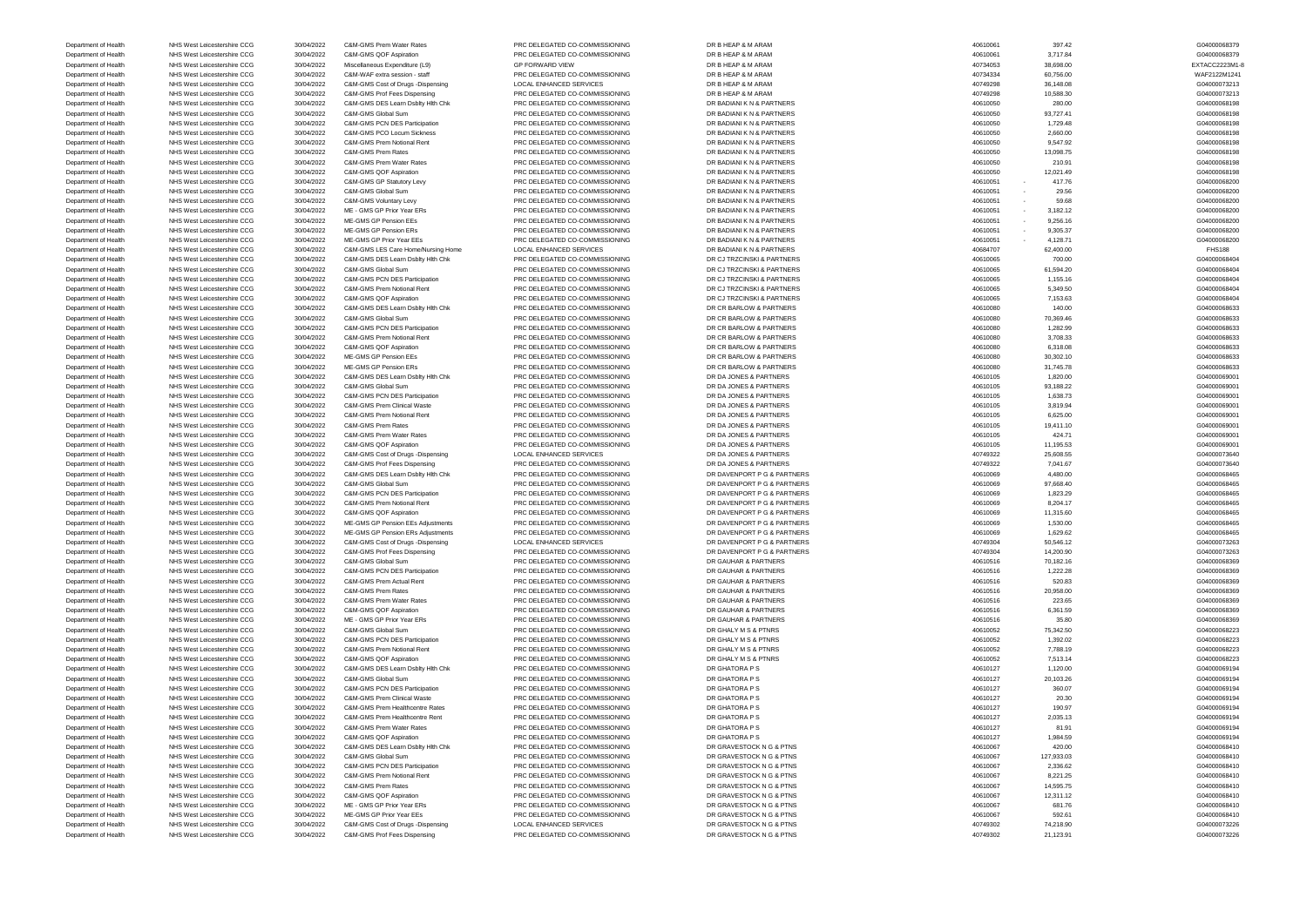Department of Health NHS West Leicestershire CCG 30/04/2022 C&M-GMS Global Sum PRC DELEGATED CO-COMMISSIONING DR PULMAN N H R & PTNS 40610113 40610113 111,928.07

Department of Health NHS West Leicestershire CCG 30/04/2022 C&M-GMS DES Learn Dsblty Hlth Chk PRC DELEGATED CO-COMMISSIONING DR HANLON G P & PTNS 40610092 40610092 280.00 280.00 C04000068779 Department of Health NHS West Leicestershire CCG 30/04/2022 C&M-GMS Global Sum PRC DELEGATED CO-COMMISSIONING DR HANLON G P & PTNS 40610 Department of Health NHS West Leicestershire CCG 30/04/2022 C&M-GMS PCO Locum Sickness PRC DELEGATED CO-COMMISSIONING DR HANLON G P & PTNS 40610092 40610092 3,379.53 379.53 G04000068779 Department of Health NHS West Leicestershire CCG 30/04/2022 C&M-GMS PCO Recruitmt & Retn PRC DELEGATED CO-COMMISSIONING DR HANLON G P & PTNS 40610092 8,152.17 40610092 8,152.17 600000068779 Department of Health NHS West Leicestershire CCG 30/04/2022 C&M-GMS Prem Notional Rent PRC DELEGATED CO-COMMISSIONING DR HANLON G P & PTNS 40610092 14,110.83 40610092 14,110.83 G04000068779 Department of Health NHS West Leicestershire CCG 30/04/2022 C&M-GMS Prem Water Rates PRC DELEGATED CO-COMMISSIONING DR HANLON G P & PTNS 40610092 438.64 40610092 438.64 604000068779 Department of Health NHS West Leicestershire CCG 30/04/2022 C&M-GMS QOF Aspiration PRC DELEGATED CO-COMMISSIONING DR HANLON G P & PTNS 40610092 40610092 9,765.25 9,765.25 G04000068779 Department of Health NHS West Leicestershire CCG 30/04/2022 C&M-GMS GP Statutory Levy PRC DELEGATED CO-COMMISSIONING DR HANLON G P & PTNS 40610093 - 439.15 40610093 - 439.15 G04000068781 Department of Health NHS West Leicestershire CCG 30/04/2022 C&M-GMS Global Sum PRC DELEGATED CO-COMMISSIONING DR HANLON G P & PTNS 406100 Department of Health NHS West Leicestershire CCG 30/04/2022 C&M-GMS Voluntary Levy PRC DELEGATED CO-COMMISSIONING DR HANLON G P & PTNS 40610093 - 62.74 63.74 G04000068781 Department of Health NHS West Leicestershire CCG 30/04/2022 ME - GMS GP Prior Year ERs PRC DELEGATED CO-COMMISSIONING DR HANLON G P & PTNS 40610093 - 10,830.04 40610093 - 10,830.04 G04000068781 Department of Health NHS West Leicestershire CCG 30/04/2022 ME-GMS GP Pension Added Years EEs PRC DELEGATED CO-COMMISSIONING DR HANLON G P & PTNS 40610093 - 172.35 40610093 - 172.35 G04000068781 Department of Health NHS West Leicestershire CCG 30/04/2022 ME-GMS GP Pension EEs PRC DELEGATED CO-COMMISSIONING DR HANLON G P & PTNS 406100 Department of Health NHS West Leicestershire CCG 30/04/2022 ME-GMS GP Pension ERs PRC DELEGATED CO-COMMISSIONING DR HANLON G P & PTNS 40610093 - 9,246.82 40610093 - 9,246.82 G04000068781 Department of Health NHS West Leicestershire CCG 30/04/2022 ME-GMS GP Prior Year AVCs PRC DELEGATED CO-COMMISSIONING DR HANLON G P & PTNS 40610093 - 307.52 40610093 - 307.52 G04000068781 Department of Health NHS West Leicestershire CCG 30/04/2022 ME-GMS GP Prior Year EEs PRC DELEGATED CO-COMMISSIONING DR HANLON G P & PTNS 40610093 - 11,140.65 40610093 - 11,140.65 G04000068781 Department of Health NHS West Leicestershire CCG 30/04/2022 C&M-GMS Global Sum PRC DELEGATED CO-COMMISSIONING DR HEPPLEWHITE E & PARTNER 40610118 40610118 29,299.05 40610118 29,299.05 G04000069162 Department of Health NHS West Leicestershire CCG 30/04/2022 C&M-GMS PCN DES Participation PRC DELEGATED CO-COMMISSIONING DR HEPPLEWHITE E & PARTNER 40610118 40610118 550.55 50.55 50.55 604000009162 Department of Health NHS West Leicestershire CCG 30/04/2022 C&M-GMS Prem Healthcentre Rates PRC DELEGATED CO-COMMISSIONING DR HEPPLEWHITE E & PARTNER 40610118 40610118 238.06 40000069162 Department of Health NHS West Leicestershire CCG 30/04/2022 C&M-GMS Prem Healthcentre Rent PRC DELEGATED CO-COMMISSIONING DR HEPPLEWHITE E & PARTNER 40610118 40610118 1,234.06 1,234.06 504000069162 Department of Health NHS West Leicestershire CCG 30/04/2022 C&M-GMS Prem Water Rates PRC DELEGATED CO-COMMISSIONING DR HEPPLEWHITE E & PARTNER 4001118 40610118 49.55 49.55 49.55 604000009162 Department of Health NHS West Leicestershire CCG 30/04/2022 C&M-GMS QOF Aspiration PRC DELEGATED CO-COMMISSIONING DR HEPPLEWHITE E & PARTNER 40610118 40610118 3,001.37 40610118 3,001.37 G04000069162 Department of Health NHS West Leicestershire CCG 30/04/2022 C&M-GMS DES Learn Dsblty Hlth Chk PRC DELEGATED CO-COMMISSIONING DR JASSAL S S & PARTNERS 406100 Department of Health NHS West Leicestershire CCG 30/04/2022 C&M-GMS Global Sum PRC DELEGATED CO-COMMISSIONING DR JASSAL S S & PARTNERS 40610088 44,814.91 664,814.91 664,814.91 GO4000068741 Department of Health NHS West Leicestershire CCG 30/04/2022 C&M-GMS PCN DES Participation PRC DELEGATED CO-COMMISSIONING DR JASSAL S S & PARTNERS 40610088 41,238.36 1,238.36 1,238.36 40610088741 Department of Health NHS West Leicestershire CCG 30/04/2022 C&M-GMS Prem Notional Rent PRC DELEGATED CO-COMMISSIONING DR JASSAL S S & PARTNERS 40610088 491010088 5,357.17 40610088741 Department of Health NHS West Leicestershire CCG 30/04/2022 C&M-GMS QOF Aspiration PRC DELEGATED CO-COMMISSIONING DR JASSAL S S & PARTNERS 40610088 41 40610088 6,497.92 604000068741 Department of Health NHS West Leicestershire CCG 30/04/2022 ME - GMS GP Prior Year ERs PRC DELEGATED CO-COMMISSIONING DR JASSAL S S & PARTNERS 40610088 49.75 40610088 849.75 604000068741 Department of Health NHS West Leicestershire CCG 30/04/2022 ME-GMS GP Prior Year EEs PRC DELEGATED CO-COMMISSIONING DR JASSAL S S & PARTNERS 40610088 491 40610088 797.68 797.68 797.68 604000068741 Department of Health NHS West Leicestershire CCG 30/04/2022 C&M-GMS DES Learn Dsblty Hlth Chk PRC DELEGATED CO-COMMISSIONING DR KD NEUBERG & PARTNERS 40610084 40610084 700.00 700.00 700.00 604000068654 Department of Health NHS West Leicestershire CCG 30/04/2022 C&M-GMS Global Sum PRC DELEGATED CO-COMMISSIONING DR KD NEUBERG & PARTNERS 40610084 40610084 59,569.50 509000068654 Department of Health NHS West Leicestershire CCG 30/04/2022 C&M-GMS Prem Notional Rent PRC DELEGATED CO-COMMISSIONING DR KD NEUBERG & PARTNERS 40610084 4,813.33 40610084 4,813.33 G04000068654 Department of Health NHS West Leicestershire CCG 30/04/2022 C&M-GMS Prem Water Rates PRC DELEGATED CO-COMMISSIONING DR KD NEUBERG & PARTNERS 406100<br>Department of Health NHS West Leicestershire CCG 30/04/2022 C&M-GMS QOF As Department of Health NHS West Leicestershire CCG 30/04/2022 C&M-GMS QOF Aspiration PRC DELEGATED CO-COMMISSIONING DR KD NEUBERG & PARTNERS 40610084 40610084 6,450.12 604000068654 Department of Health NHS West Leicestershire CCG 30/04/2022 C&M-GMS Global Sum PRC DELEGATED CO-COMMISSIONING DR KS SHERGILL & PARTNERS 40610101 40610101 66,801.37 604000068860 Department of Health NHS West Leicestershire CCG 30/04/2022 C&M-GMS PCN DES Participation PRC DELEGATED CO-COMMISSIONING DR KS SHERGILL & PARTNERS 40610101 40610101 1,171.62 40610101 1,171.62 504000068860 Department of Health NHS West Leicestershire CCG 30/04/2022 C&M-GMS Prem Notional Rent PRC DELEGATED CO-COMMISSIONING DR KS SHERGILL & PARTNERS 40610101 40610101 8,940.75 40610101 8,940.75 6040000088860 Department of Health NHS West Leicestershire CCG 30/04/2022 C&M-GMS QOF Aspiration PRC DELEGATED CO-COMMISSIONING DR KS SHERGILL & PARTNERS 406101 Department of Health NHS West Leicestershire CCG 30/04/2022 C&M-GMS Global Sum PRC DELEGATED CO-COMMISSIONING DR LAKHANI M K 4061011 40610111 432,437.12 40610111 32,437.12 604000069138 Department of Health NHS West Leicestershire CCG 30/04/2022 C&M-GMS PCN DES Participation PRC DELEGATED CO-COMMISSIONING DR LAKHANI M K 4061011 40610111 583.73 563.73 6604000069138 Department of Health NHS West Leicestershire CCG 30/04/2022 C&M-GMS Prem Notional Rent PRC DELEGATED CO-COMMISSIONING DR LAKHANI M K 4061011 40610111 2,458.33 4061011 2,458.33 604000069138 Department of Health NHS West Leicestershire CCG 30/04/2022 C&M-GMS QOF Aspiration PRC DELEGATED CO-COMMISSIONING DR LAKHANI M K 4061011 40610111 3,714.69 40610111 3,714.69 G04000069138 Department of Health NHS West Leicestershire CCG 30/04/2022 C&M-GMS DES Learn Dsblty Hlth Chk PRC DELEGATED CO-COMMISSIONING DR LAWRENCE R W & PTNS 40610123 700.00 700.00 700.00 700.00 700.00 700.00 604000069177 Department of Health NHS West Leicestershire CCG 30/04/2022 C&M-GMS Global Sum PRC DELEGATED CO-COMMISSIONING DR LAWRENCE R W & PTNS 406101 Department of Health NHS West Leicestershire CCG 30/04/2022 C&M-GMS PCN DES Participation PRC DELEGATED CO-COMMISSIONING DR LAWRENCE R W & PTNS 40610123 40610123 1,014.57 1,014.57 604000069177 Department of Health NHS West Leicestershire CCG 30/04/2022 C&M-GMS Prem Notional Rent PRC DELEGATED CO-COMMISSIONING DR LAWRENCE R W & PTNS 40610 Department of Health NHS West Leicestershire CCG 30/04/2022 C&M-GMS Prem Rates PRC DELEGATED CO-COMMISSIONING DR LAWRENCE R W & PTNS 40610123 40610123 5,114.75 5,114.75 604000069177 Department of Health NHS West Leicestershire CCG 30/04/2022 C&M-GMS Prem Water Rates PRC DELEGATED CO-COMMISSIONING DR LAWRENCE R W & PTNS 40610123 40610123 297.89 297.89 297.89 G04000069177 Department of Health NHS West Leicestershire CCG 30/04/2022 C&M-GMS QOF Aspiration PRC DELEGATED CO-COMMISSIONING DR LAWRENCE R W & PTNS 40610123 5,169.47 55,169.47 5,169.47 604000069177 Department of Health NHS West Leicestershire CCG 30/04/2022 C&M-GMS DES Learn Dsblty Hlth Chk PRC DELEGATED CO-COMMISSIONING DR LEWIS A M & PARTNER 406101 ADS101 406101<br>Department of Health NHS West Leicestershire CCG 30/0 Department of Health NHS West Leicestershire CCG 30/04/2022 C&M-GMS Global Sum PRC DELEGATED CO-COMMISSIONING DR LEWIS A M & PARTNER 406101 Department of Health NHS West Leicestershire CCG 30/04/2022 C&M-GMS Prem Healthcentre Rates PRC DELEGATED CO-COMMISSIONING DR LEWIS A M & PARTNER 40610109 40610109 365.37 365.37 G04000069113 Department of Health NHS West Leicestershire CCG 30/04/2022 C&M-GMS Prem Healthcentre Rent PRC DELEGATED CO-COMMISSIONING DR LEWIS A M & PARTNER 40610109 40610109 1,509.20 1,509.20 604000069113 Department of Health NHS West Leicestershire CCG 30/04/2022 C&M-GMS Prem Water Rates PRC DELEGATED CO-COMMISSIONING DR LEWIS A M & PARTNER 40610109 76.05 76.05 76.05 76.05 604000069113 Department of Health NHS West Leicestershire CCG 30/04/2022 C&M-GMS QOF Aspiration PRC DELEGATED CO-COMMISSIONING DR LEWIS A M & PARTNER 40610109 3,682.58 40610109 3,682.58 G04000069113 Department of Health NHS West Leicestershire CCG 30/04/2022 C&M-GMS Global Sum PRC DELEGATED CO-COMMISSIONING DR M MAINI & PARTNERS 40610120 40610120 38,121.29 38,121.29 G04000069173 Department of Health NHS West Leicestershire CCG 30/04/2022 C&M-GMS Prem Actual Rent PRC DELEGATED CO-COMMISSIONING DR M MAINI & PARTNERS 40610120 40610120 220.46 40610120 220.46 C04000069173 Department of Health NHS West Leicestershire CCG 30/04/2022 C&M-GMS Prem Rates PRC DELEGATED CO-COMMISSIONING DR M MAINI & PARTNERS 40610120 40610120 7,984.00 7,984.00 604000069173 Department of Health NHS West Leicestershire CCG 30/04/2022 C&M-GMS Prem Water Rates PRC DELEGATED CO-COMMISSIONING DR M MAINI & PARTNERS 40610120 40610120 152.48 152.48 G04000069173 Department of Health NHS West Leicestershire CCG 30/04/2022 C&M-GMS QOF Aspiration PRC DELEGATED CO-COMMISSIONING DR M MAINI & PARTNERS 40610120 4,181.66 40610120 4,181.66 604000069173 Department of Health NHS West Leicestershire CCG 30/04/2022 C&M-GMS DES Learn Dsblty Hlth Chk PRC DELEGATED CO-COMMISSIONING DR NN VAGHELA & PARTNERS 406100 Department of Health NHS West Leicestershire CCG 30/04/2022 C&M-GMS Global Sum PRC DELEGATED CO-COMMISSIONING DR NN VAGHELA & PARTNERS 40610071 40610071 80,169.95 406100068483 Department of Health NHS West Leicestershire CCG 30/04/2022 C&M-GMS PCN DES Participation PRC DELEGATED CO-COMMISSIONING DR NN VAGHELA & PARTNERS 40610071 40610071 1,453.68 406100068483 Department of Health NHS West Leicestershire CCG 30/04/2022 C&M-GMS Prem Actual Rent PRC DELEGATED CO-COMMISSIONING DR NN VAGHELA & PARTNERS 40610071 40610071 193.75 40610071 193.75 604000068483 Department of Health NHS West Leicestershire CCG 30/04/2022 C&M-GMS QOF Aspiration PRC DELEGATED CO-COMMISSIONING DR NN VAGHELA & PARTNERS 40610071 4,089.13 4,089.13 4,089.13 G04000068483 Department of Health NHS West Leicestershire CCG 30/04/2022 ME - GMS GP Prior Year ERs PRC DELEGATED CO-COMMISSIONING DR NN VAGHELA & PARTNERS 40610071 40610071 5,029.48 5,029.48 G04000068483 Department of Health NHS West Leicestershire CCG 30/04/2022 C&M-GMS DES Learn Dsblty Hlth Chk PRC DELEGATED CO-COMMISSIONING DR OSBORNE N W & PTNS 40610115 40610115 280.00 40010069155 Department of Health NHS West Leicestershire CCG 30/04/2022 C&M-GMS Global Sum PRC DELEGATED CO-COMMISSIONING DR OSBORNE N W & PTNS 40610115 40610115 60,367.61 604000069155 Department of Health NHS West Leicestershire CCG 30/04/2022 C&M-GMS PCN DES Participation PRC DELEGATED CO-COMMISSIONING DR OSBORNE N W & PTNS 40610115 40610115 1,113.30 40610115 1,113.30 504000069155 Department of Health NHS West Leicestershire CCG 30/04/2022 C&M-GMS Prem Notional Rent PRC DELEGATED CO-COMMISSIONING DR OSBORNE N W & PTNS 40610115 4,633.33 40610115 4,633.33 G04000069155 Department of Health NHS West Leicestershire CCG 30/04/2022 C&M-GMS QOF Aspiration PRC DELEGATED CO-COMMISSIONING DR OSBORNE N W & PTNS 406101 Department of Health NHS West Leicestershire CCG 30/04/2022 C&M-GMS DES Learn Dsblty Hlth Chk PRC DELEGATED CO-COMMISSIONING DR PARKINSON A M I & PTNRS 406100 Department of Health NHS West Leicestershire CCG 30/04/2022 C&M-GMS Global Sum PRC DELEGATED CO-COMMISSIONING DR PARKINSON A M I & PTNRS 40610094 91,620.71 91,620.71 91,620.71 G04000068782 Department of Health NHS West Leicestershire CCG 30/04/2022 C&M-GMS PCN DES Participation PRC DELEGATED CO-COMMISSIONING DR PARKINSON A M I & PTNRS 40610094 40610094 1,760.08 1,760.08 604000068782 Department of Health NHS West Leicestershire CCG 30/04/2022 C&M-GMS Prem Actual Rent PRC DELEGATED CO-COMMISSIONING DR PARKINSON A M I & PTNRS 406100 Department of Health NHS West Leicestershire CCG 30/04/2022 C&M-GMS Prem Clinical Waste PRC DELEGATED CO-COMMISSIONING DR PARKINSON A M I & PTNRS 406100 Department of Health NHS West Leicestershire CCG 30/04/2022 C&M-GMS Prem Rates PRC DELEGATED CO-COMMISSIONING DR PARKINSON A M I & PTNRS 40610094 40610094 20,708.50 406000068782 Department of Health NHS West Leicestershire CCG 30/04/2022 C&M-GMS Prem Water Rates PRC DELEGATED CO-COMMISSIONING DR PARKINSON A M I & PTNRS 40610094 40610094 234.05 234.05 G04000068782 Department of Health NHS West Leicestershire CCG 30/04/2022 C&M-GMS QOF Aspiration PRC DELEGATED CO-COMMISSIONING DR PARKINSON A M I & PTNRS 40610094 40610094 10,307.36 10,307.36 604000068782 Department of Health NHS West Leicestershire CCG 30/04/2022 C&M-GMS Global Sum PRC DELEGATED CO-COMMISSIONING DR PARWAIZ P 40610082 40610082 33,071.34 33,071.34 G04000068647 Department of Health NHS West Leicestershire CCG 30/04/2022 C&M-GMS PCN DES Participation PRC DELEGATED CO-COMMISSIONING DR PARWAIZ P 40610082 40610082 568.35 568.35 G04000068647 Department of Health NHS West Leicestershire CCG 30/04/2022 C&M-GMS Prem Notional Rent PRC DELEGATED CO-COMMISSIONING DR PARWAIZ P 40610082 40610082 2,543.75 40610082 2,543.75 G04000068647 Department of Health NHS West Leicestershire CCG 30/04/2022 C&M-GMS QOF Aspiration PRC DELEGATED CO-COMMISSIONING DR PARWAIZ P 40610082 40610082 3,724.00 3,724.00 G04000068647 Department of Health NHS West Leicestershire CCG 30/04/2022 C&M-GMS DES Learn Dsblty Hlth Chk PRC DELEGATED CO-COMMISSIONING DR PULMAN N H R & PTNS 40610

| 304000068779                     |
|----------------------------------|
| G04000068779                     |
| G04000068779                     |
| G04000068779                     |
| G04000068779<br>G040000687<br>79 |
| G040000687<br>79                 |
| G04000068781                     |
| G04000068781                     |
| G04000068781                     |
| G04000068781                     |
| G04000068781                     |
| G04000068781                     |
| G04000068781<br>G04000068781     |
| G04000068781                     |
| G04000069162                     |
| G04000069162                     |
| G04000069162                     |
| G04000069162                     |
| G04000069162                     |
| G04000069162                     |
| G04000068741<br>G04000068741     |
| G04000068741                     |
| G04000068741                     |
| G04000068741                     |
| G04000068741                     |
| G04000068741                     |
| G04000068654                     |
| G04000068654                     |
| G04000068654                     |
| G04000068654                     |
| G04000068654<br>G04000068860     |
| G04000068860                     |
| G04000068860                     |
| G04000068860                     |
| G04000069138                     |
| G04000069138                     |
| G04000069138                     |
|                                  |
| G04000069138                     |
| G0400006917<br>7                 |
| G0400006917<br>7                 |
| G04000069177<br>G0400006917      |
| 7<br>G0400006917<br>7            |
| G0400006917<br>7                 |
| G0400006917<br>7                 |
| G04000069113                     |
| G04000069113                     |
| G04000069113                     |
| G04000069113                     |
| G04000069113<br>G04000069113     |
| G04000069173                     |
| G04000069173                     |
| G04000069173                     |
| G04000069173                     |
| G04000069173                     |
| G04000068483                     |
| G04000068483                     |
| G04000068483                     |
| G04000068483<br>G04000068483     |
| G04000068483                     |
| G04000069155                     |
| G04000069155                     |
| G04000069155                     |
| G04000069155                     |
| G04000069155                     |
| G04000068782<br>G04000068782     |
| G04000068782                     |
| G04000068782                     |
| G04000068782                     |
| G04000068782                     |
| G04000068782                     |
| G04000068782                     |
| G04000068647                     |
| G04000068647<br>G04000068647     |
| G04000068647                     |
| G04000069150<br>G04000069150     |

| 092 | 280.00               |
|-----|----------------------|
| 092 | 92,697.84            |
| 092 | 3,379.53             |
| 092 | 8,152.17             |
| 092 | 14,110.83            |
| 092 | 438.64               |
| 092 | 9,765.25             |
| 093 | 439.15               |
|     | 47.22                |
| 093 |                      |
| 093 | 62.74                |
| 093 | 10,830.04            |
| 093 | 172.35               |
| 093 | 8,461.58             |
| 093 | 9,246.82             |
| 093 | 307.52               |
| 093 | 11,140.65            |
| 118 | 29,299.05            |
| 118 | 550.55               |
| 118 | 238.06               |
| 118 | 1,234.06             |
| 118 | 49.55                |
| 118 | 3,001.37             |
| 088 | 140.00               |
| 088 | 64,814.91            |
| 088 | 1,238.36             |
| 088 | 5,357.17             |
| 088 | 6,497.92             |
|     | 849.75               |
| 088 |                      |
| 088 | 797.68               |
| 084 | 700.00               |
| 084 | 59,569.50            |
| 084 | 4,813.33             |
| 084 | 193.32               |
| 084 | 6,450.12             |
| 101 | 66,801.37            |
| 101 | 1,171.62             |
| 101 | 8,940.75             |
| 101 | 7,107.09             |
| 111 | 32,437.12            |
| 111 | 583.73               |
| 111 | 2,458.33             |
| 111 | 3,714.69             |
| 123 | 700.00               |
| 123 | 58,147.57            |
| 123 | 1,014.57             |
| 123 | 4,854.17             |
| 123 | 5,114.75             |
| 123 | 297.89               |
| 123 |                      |
|     | 5,169.47             |
| 109 | 560.00               |
| 109 | 32,031.86            |
| 109 | 365.37               |
| 109 | 1,509.20             |
| 109 | 76.05                |
| 109 | 3,682.58             |
| 120 | 38,121.29            |
| 120 | 220.46               |
| 120 | 7,984.00             |
| 120 | 152.48               |
| 120 | 4,181.66             |
| 071 | 560.00               |
| 071 | 80,169.95            |
| 071 | 1,453.68             |
| 071 | 193.75               |
| 071 | 4,089.13             |
| 071 | 5,029.48             |
| 115 | 280.00               |
| 115 | 60,367.61            |
| 115 | 1,113.30             |
| 115 |                      |
| 115 | 4,633.33<br>6,584.08 |
|     |                      |
| 094 | 420.00               |
| 094 | 91,620.71            |
| 094 | 1,760.08             |
| 094 | 685.42               |
| 094 | 515.20               |
| 094 | 20,708.50            |
| 094 | 234.05               |
| 094 | 10,307.36            |
| 082 | 33,071.34            |
| 082 | 568.35               |
| 082 | 2,543.75             |
| 082 | 3,724.00             |
| 113 | 1,820.00             |
|     |                      |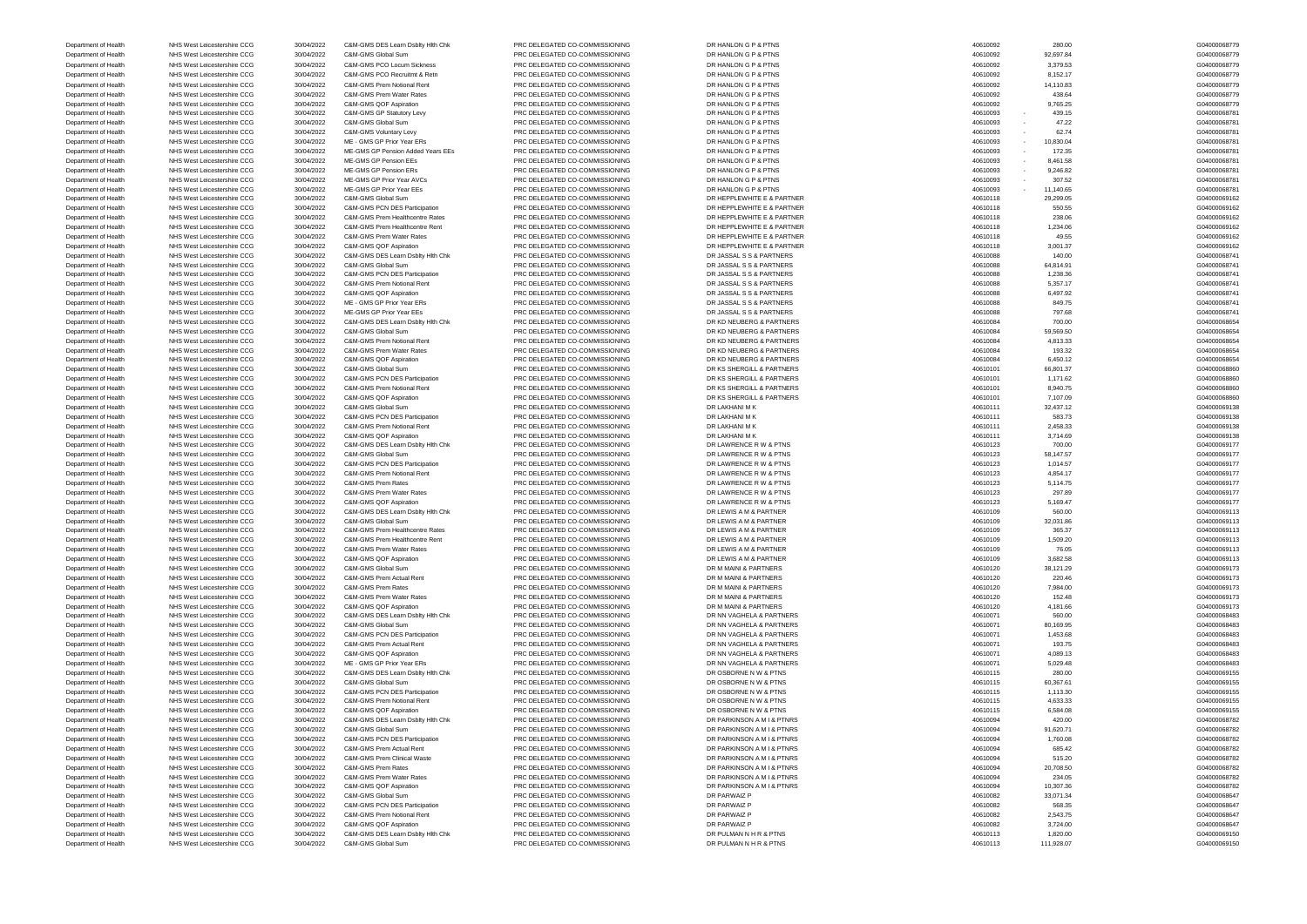| Department of Health                         | NHS West Leicestershire CCG | 30/04/2022               | C&M-GMS PCN DES Participation          | PRC DELEGATED CO-COMMISSIONING                                   | DR PULMAN N H R & PTNS                                                                 | 40610113             | 2,063.60           |              | G04000069150                 |
|----------------------------------------------|-----------------------------|--------------------------|----------------------------------------|------------------------------------------------------------------|----------------------------------------------------------------------------------------|----------------------|--------------------|--------------|------------------------------|
| Department of Health                         | NHS West Leicestershire CCG | 30/04/2022               | C&M-GMS PCO Doctors Ret Scheme         | PRC DELEGATED CO-COMMISSIONING                                   | DR PULMAN N H R & PTNS                                                                 | 40610113             | 999.96             |              | G04000069150                 |
| Department of Health                         | NHS West Leicestershire CCG | 30/04/2022               | C&M-GMS Prem Water Rates               | PRC DELEGATED CO-COMMISSIONING                                   | DR PULMAN N H R & PTNS                                                                 | 40610113             | 230.65             |              | G04000069150                 |
| Department of Health                         | NHS West Leicestershire CCG |                          | C&M-GMS QOF Aspiration                 |                                                                  |                                                                                        | 40610113             | 12,344.51          |              |                              |
|                                              |                             | 30/04/2022               |                                        | PRC DELEGATED CO-COMMISSIONING                                   | DR PULMAN N H R & PTNS                                                                 |                      |                    |              | G04000069150                 |
| Department of Health                         | NHS West Leicestershire CCG | 30/04/2022               | ME-GMS GP Pension EEs                  | PRC DELEGATED CO-COMMISSIONING                                   | DR PULMAN N H R & PTNS                                                                 | 40610113             | 16,423.17          |              | G04000069150                 |
| Department of Health                         | NHS West Leicestershire CCG | 30/04/2022               | ME-GMS GP Pension ERs                  | PRC DELEGATED CO-COMMISSIONING                                   | DR PULMAN N H R & PTNS                                                                 | 40610113             | 19,047.46          |              | G04000069150                 |
| Department of Health                         | NHS West Leicestershire CCG | 30/04/2022               | C&M-GMS GP Statutory Levy              | PRC DELEGATED CO-COMMISSIONING                                   | DR PULMAN N H R & PTNS                                                                 | 40610114             | 486.96             |              | G04000069151                 |
| Department of Health                         | NHS West Leicestershire CCG | 30/04/2022               | C&M-GMS Global Sum                     | PRC DELEGATED CO-COMMISSIONING                                   | DR PULMAN N H R & PTNS                                                                 | 40610114             | 64.23              |              | G04000069151                 |
| Department of Health                         | NHS West Leicestershire CCG | 30/04/2022               | C&M-GMS Voluntary Levy                 | PRC DELEGATED CO-COMMISSIONING                                   | DR PULMAN N H R & PTNS                                                                 | 40610114             | 69.57              |              | G04000069151                 |
| Department of Health                         | NHS West Leicestershire CCG | 30/04/2022               | ME - GMS GP Prior Year ERs             | PRC DELEGATED CO-COMMISSIONING                                   | DR PULMAN N H R & PTNS                                                                 | 40610114             | 12,460.80          |              | G04000069151                 |
|                                              |                             |                          |                                        |                                                                  |                                                                                        |                      |                    |              |                              |
| Department of Health                         | NHS West Leicestershire CCG | 30/04/2022               | ME-GMS GP Pension Added Years EEs      | PRC DELEGATED CO-COMMISSIONING                                   | DR PULMAN N H R & PTNS                                                                 | 40610114             | 274.66             |              | G04000069151                 |
| Department of Health                         | NHS West Leicestershire CCG | 30/04/2022               | ME-GMS GP Pension EEs                  | PRC DELEGATED CO-COMMISSIONING                                   | DR PULMAN N H R & PTNS                                                                 | 40610114             | 4,230.05           |              | G04000069151                 |
| Department of Health                         | NHS West Leicestershire CCG | 30/04/2022               | ME-GMS GP Pension ERs                  | PRC DELEGATED CO-COMMISSIONING                                   | DR PULMAN N H R & PTNS                                                                 | 40610114             | 4,923.45           |              | G04000069151                 |
| Department of Health                         | NHS West Leicestershire CCG | 30/04/2022               | ME-GMS GP Prior Year AVCs              | PRC DELEGATED CO-COMMISSIONING                                   | DR PULMAN N H R & PTNS                                                                 | 40610114             | 871.11             |              | G04000069151                 |
| Department of Health                         | NHS West Leicestershire CCG | 30/04/2022               | ME-GMS GP Prior Year EEs               | PRC DELEGATED CO-COMMISSIONING                                   | DR PULMAN N H R & PTNS                                                                 | 40610114             | 13,998.53          |              | G04000069151                 |
| Department of Health                         | NHS West Leicestershire CCG | 30/04/2022               | C&M-GMS DES Learn Dsblty Hith Chk      | PRC DELEGATED CO-COMMISSIONING                                   | DR SCOTT S A & PTNRS                                                                   | 40610086             | 2,100.00           |              | G04000068709                 |
|                                              |                             |                          |                                        | PRC DELEGATED CO-COMMISSIONING                                   |                                                                                        |                      |                    |              |                              |
| Department of Health                         | NHS West Leicestershire CCG | 30/04/2022               | C&M-GMS Global Sum                     |                                                                  | DR SCOTT S A & PTNRS                                                                   | 40610086             | 91,207.87          |              | G04000068709                 |
| Department of Health                         | NHS West Leicestershire CCG | 30/04/2022               | C&M-GMS PCN DES Participation          | PRC DELEGATED CO-COMMISSIONING                                   | DR SCOTT S A & PTNRS                                                                   | 40610086             | 1,652.00           |              | G04000068709                 |
| Department of Health                         | NHS West Leicestershire CCG | 30/04/2022               | C&M-GMS Prem Actual Rent               | PRC DELEGATED CO-COMMISSIONING                                   | DR SCOTT S A & PTNRS                                                                   | 40610086             | 273.67             |              | G04000068709                 |
| Department of Health                         | NHS West Leicestershire CCG | 30/04/2022               | C&M-GMS Prem Clinical Waste            | PRC DELEGATED CO-COMMISSIONING                                   | DR SCOTT S A & PTNRS                                                                   | 40610086             | 207.22             |              | G04000068709                 |
| Department of Health                         | NHS West Leicestershire CCG | 30/04/2022               | C&M-GMS Prem Healthcentre Rates        | PRC DELEGATED CO-COMMISSIONING                                   | DR SCOTT S A & PTNRS                                                                   | 40610086             | 1,503.90           |              | G04000068709                 |
| Department of Health                         | NHS West Leicestershire CCG | 30/04/2022               | C&M-GMS Prem Healthcentre Rent         | PRC DELEGATED CO-COMMISSIONING                                   | DR SCOTT S A & PTNRS                                                                   | 40610086             | 9,420.00           |              | G04000068709                 |
|                                              | NHS West Leicestershire CCG |                          | C&M-GMS Prem Water Rates               | PRC DELEGATED CO-COMMISSIONING                                   | DR SCOTT S A & PTNRS                                                                   | 40610086             | 190.73             |              |                              |
| Department of Health                         |                             | 30/04/2022               |                                        |                                                                  |                                                                                        |                      |                    |              | G04000068709                 |
| Department of Health                         | NHS West Leicestershire CCG | 30/04/2022               | C&M-GMS QOF Aspiration                 | PRC DELEGATED CO-COMMISSIONING                                   | DR SCOTT S A & PTNRS                                                                   | 40610086             | 9,831.61           |              | G04000068709                 |
| Department of Health                         | NHS West Leicestershire CCG | 30/04/2022               | C&M-GMS DES Learn Dsblty Hith Chk      | PRC DELEGATED CO-COMMISSIONING                                   | DR SIMPSON N H R & PTNRS                                                               | 40610074             | 280.00             |              | G04000068584                 |
| Department of Health                         | NHS West Leicestershire CCG | 30/04/2022               | C&M-GMS Global Sum                     | PRC DELEGATED CO-COMMISSIONING                                   | DR SIMPSON N H R & PTNRS                                                               | 40610074             | 65,180.52          |              | G04000068584                 |
| Department of Health                         | NHS West Leicestershire CCG | 30/04/2022               | C&M-GMS PCN DES Participation          | PRC DELEGATED CO-COMMISSIONING                                   | DR SIMPSON N H R & PTNRS                                                               | 40610074             | 1,196.60           |              | G04000068584                 |
| Department of Health                         | NHS West Leicestershire CCG | 30/04/2022               | C&M-GMS PCO Doctors Ret Scheme         | PRC DELEGATED CO-COMMISSIONING                                   | DR SIMPSON N H R & PTNRS                                                               | 40610074             | 1,333.28           |              | G04000068584                 |
| Department of Health                         | NHS West Leicestershire CCG | 30/04/2022               | C&M-GMS Prem Clinical Waste            | PRC DELEGATED CO-COMMISSIONING                                   | DR SIMPSON N H R & PTNRS                                                               | 40610074             | 141.82             |              | G04000068584                 |
|                                              |                             |                          |                                        | PRC DELEGATED CO-COMMISSIONING                                   |                                                                                        |                      |                    |              |                              |
| Department of Health                         | NHS West Leicestershire CCG | 30/04/2022               | C&M-GMS Prem Healthcentre Rates        |                                                                  | DR SIMPSON N H R & PTNRS                                                               | 40610074             | 775.94             |              | G04000068584                 |
| Department of Health                         | NHS West Leicestershire CCG | 30/04/2022               | C&M-GMS Prem Healthcentre Rent         | PRC DELEGATED CO-COMMISSIONING                                   | DR SIMPSON N H R & PTNRS                                                               | 40610074             | 3,380.08           |              | G04000068584                 |
| Department of Health                         | NHS West Leicestershire CCG | 30/04/2022               | C&M-GMS Prem Water Rates               | PRC DELEGATED CO-COMMISSIONING                                   | DR SIMPSON N H R & PTNRS                                                               | 40610074             | 156.13             |              | G04000068584                 |
| Department of Health                         | NHS West Leicestershire CCG | 30/04/2022               | C&M-GMS QOF Aspiration                 | PRC DELEGATED CO-COMMISSIONING                                   | DR SIMPSON N H R & PTNRS                                                               | 40610074             | 7,012.73           |              | G04000068584                 |
| Department of Health                         | NHS West Leicestershire CCG | 30/04/2022               | C&M-GMS Global Sum                     | PRC DELEGATED CO-COMMISSIONING                                   | DR SJC CLAY                                                                            | 40610129             | 24,563.11          |              | G04000069200                 |
| Department of Health                         | NHS West Leicestershire CCG | 30/04/2022               | C&M-GMS Prem Notional Rent             | PRC DELEGATED CO-COMMISSIONING                                   | DR SJC CLAY                                                                            | 40610129             | 1,583.33           |              | G04000069200                 |
|                                              |                             |                          |                                        |                                                                  |                                                                                        |                      |                    |              |                              |
| Department of Health                         | NHS West Leicestershire CCG | 30/04/2022               | C&M-GMS QOF Aspiration                 | PRC DELEGATED CO-COMMISSIONING                                   | DR SJC CLAY                                                                            | 40610129             | 2,566.48           |              | G04000069200                 |
| Department of Health                         | NHS West Leicestershire CCG | 30/04/2022               | C&M-GMS DES Learn Dsblty Hith Chk      | PRC DELEGATED CO-COMMISSIONING                                   | DR WILLMOTT N J & PTNRS                                                                | 40610100             | 1,540.00           |              | G04000068847                 |
| Department of Health                         | NHS West Leicestershire CCG | 30/04/2022               | C&M-GMS Global Sum                     | PRC DELEGATED CO-COMMISSIONING                                   | DR WILLMOTT N J & PTNRS                                                                | 40610100             | 82,081.89          |              | G04000068847                 |
| Department of Health                         | NHS West Leicestershire CCG | 30/04/2022               | C&M-GMS Prem Actual Rent               | PRC DELEGATED CO-COMMISSIONING                                   | DR WILLMOTT N J & PTNRS                                                                | 40610100             | 378.44             |              | G04000068847                 |
| Department of Health                         | NHS West Leicestershire CCG | 30/04/2022               | C&M-GMS Prem Notional Rent             | PRC DELEGATED CO-COMMISSIONING                                   | DR WILLMOTT N J & PTNRS                                                                | 40610100             | 1,700.00           |              | G04000068847                 |
| Department of Health                         | NHS West Leicestershire CCG | 30/04/2022               | <b>C&amp;M-GMS Prem Rates</b>          | PRC DELEGATED CO-COMMISSIONING                                   | DR WILLMOTT N J & PTNRS                                                                | 40610100             | 13,048.85          |              | G04000068847                 |
|                                              |                             |                          |                                        |                                                                  |                                                                                        |                      |                    |              | G04000068847                 |
|                                              |                             |                          |                                        |                                                                  |                                                                                        |                      |                    |              |                              |
| Department of Health                         | NHS West Leicestershire CCG | 30/04/2022               | C&M-GMS Prem Water Rates               | PRC DELEGATED CO-COMMISSIONING                                   | DR WILLMOTT N J & PTNRS                                                                | 40610100             | 584.68             |              |                              |
| Department of Health                         | NHS West Leicestershire CCG | 30/04/2022               | C&M-GMS QOF Aspiration                 | PRC DELEGATED CO-COMMISSIONING                                   | DR WILLMOTT N J & PTNRS                                                                | 40610100             | 9,481.41           |              | G04000068847                 |
| Department of Health                         | NHS West Leicestershire CCG | 30/04/2022               | Hcare Srv Rec NHS Trust                | AMBULANCE SERVICES                                               | EAST MIDLANDS AMBULANCE SERVICE NHS TRUST                                              | 40600846             | 1,158,264.23       |              | RX9NFT04VAPR22               |
| Department of Health                         | NHS West Leicestershire CCG | 30/04/2022               | Clinical&Medical-Clinical Other        | CONTINUING HEALTHCARE ASSESSMENT & SUPPORT                       | ENGAGING COMMUNITIES STAFFORDSHIRE CIC                                                 | 40772932             | 25,000.00          | 136145920    | 755                          |
| Department of Health                         | NHS West Leicestershire CCG | 30/04/2022               | Clinical&Medical-Clinical Other        | CONTINUING HEALTHCARE ASSESSMENT & SUPPORT                       | ENGAGING COMMUNITIES STAFFORDSHIRE CIC                                                 | 40772953             | 25,000.00          | 136145920    | 756                          |
|                                              |                             |                          |                                        |                                                                  |                                                                                        |                      |                    |              |                              |
| Department of Health                         | NHS West Leicestershire CCG | 30/04/2022               | Miscellaneous Expenditure (L9)         | MENTAL HEALTH CONTRACTS                                          | <b>FIRST STEPS</b>                                                                     | 40714021             | 41,672.00          |              | WESTLEIC0422CYPEDAPP         |
| Department of Health                         | NHS West Leicestershire CCG | 30/04/2022               | Miscellaneous Expenditure (L9)         | MENTAL HEALTH CONTRACTS                                          | <b>FIRST STEPS</b>                                                                     | 40714026             | 41,672.00          |              | WESTLEIC0422CR               |
| Department of Health                         | NHS West Leicestershire CCG | 30/04/2022               | Miscellaneous Expenditure (L9)         | MENTAL HEALTH CONTRACTS                                          | <b>FIRST STEPS</b>                                                                     | 40714029             | 41,672.00          |              | WESTLEIC0322                 |
| Department of Health                         | NHS West Leicestershire CCG | 30/04/2022               | Hcare Srv Rec NHS Trust                | <b>ACUTE COMMISSIONING</b>                                       | GEORGE ELIOT HOSPITAL NHS TRUST                                                        | 40600847             | 1,155,593.47       | GB 654922420 | RLTNFT04VAPR22               |
| Department of Health                         | NHS West Leicestershire CCG | 30/04/2022               | Audit Fees: Statutory                  | <b>CORPORATE COSTS &amp; SERVICES</b>                            | <b>GRANT THORNTON UK LLP</b>                                                           | 40100419             | 40,350.00          | 835586102    | 30103308                     |
| Department of Health                         | NHS West Leicestershire CCG | 30/04/2022               | Audit Fees: Statutory                  | <b>CORPORATE COSTS &amp; SERVICES</b>                            | <b>GRANT THORNTON UK LLP</b>                                                           | 40100419             | 2,450.00           | 835586102    | 30103308                     |
|                                              |                             |                          | C&M-GMS DES Learn Dsblty Hith Chk      | PRC DELEGATED CO-COMMISSIONING                                   |                                                                                        | 40610057             |                    |              |                              |
| Department of Health                         | NHS West Leicestershire CCG | 30/04/2022               |                                        |                                                                  | <b>GROBY SURGERY</b>                                                                   |                      | 560.00             |              | G04000068340                 |
| Department of Health                         | NHS West Leicestershire CCG | 30/04/2022               | C&M-GMS Global Sum                     | PRC DELEGATED CO-COMMISSIONING                                   | <b>GROBY SURGERY</b>                                                                   | 40610057             | 25,593.55          |              | G04000068340                 |
| Department of Health                         | NHS West Leicestershire CCG | 30/04/2022               | C&M-GMS Prem Notional Rent             | PRC DELEGATED CO-COMMISSIONING                                   | <b>GROBY SURGERY</b>                                                                   | 40610057             | 1,354.17           |              | G04000068340                 |
| Department of Health                         | NHS West Leicestershire CCG | 30/04/2022               | C&M-GMS QOF Aspiration                 | PRC DELEGATED CO-COMMISSIONING                                   | <b>GROBY SURGERY</b>                                                                   | 40610057             | 2,801.97           |              | G04000068340                 |
| Department of Health                         | NHS West Leicestershire CCG | 30/04/2022               | C&M-GMS Global Sum                     | PRC DELEGATED CO-COMMISSIONING                                   | <b>HEATH LANE SURGERY</b>                                                              | 40610059             | 117,253.76         |              | G04000068360                 |
| Department of Health                         | NHS West Leicestershire CCG | 30/04/2022               | C&M-GMS PCN DES Participation          | PRC DELEGATED CO-COMMISSIONING                                   | <b>HEATH LANE SURGERY</b>                                                              | 40610059             | 2,143.15           |              | G04000068360                 |
| Department of Health                         | NHS West Leicestershire CCG | 30/04/2022               | <b>C&amp;M-GMS Prem Clinical Waste</b> | PRC DELEGATED CO-COMMISSIONING                                   | <b>HEATH LANE SURGERY</b>                                                              | 40610059             | 2,447.95           |              | G04000068360                 |
| Department of Health                         | NHS West Leicestershire CCG | 30/04/2022               | C&M-GMS Prem Notional Rent             | PRC DELEGATED CO-COMMISSIONING                                   | HEATH LANE SURGERY                                                                     | 40610059             | 9,450.00           |              | G04000068360                 |
|                                              |                             |                          | C&M-GMS Prem Rates                     | PRC DELEGATED CO-COMMISSIONING                                   |                                                                                        |                      |                    |              |                              |
| Department of Health                         | NHS West Leicestershire CCG | 30/04/2022               |                                        |                                                                  | HEATH LANE SURGERY                                                                     | 40610059             | 26,880.00          |              | G04000068360                 |
| Department of Health                         | NHS West Leicestershire CCG | 30/04/2022               | C&M-GMS Prem Water Rates               | PRC DELEGATED CO-COMMISSIONING                                   | HEATH LANE SURGERY                                                                     | 40610059             | 239.20             |              | G04000068360                 |
| Department of Health                         | NHS West Leicestershire CCG | 30/04/2022               | C&M-GMS QOF Aspiration                 | PRC DELEGATED CO-COMMISSIONING                                   | <b>HEATH LANE SURGERY</b>                                                              | 40610059             | 14,840.65          |              | G04000068360                 |
| Department of Health                         | NHS West Leicestershire CCG | 30/04/2022               | C&M-APMS Contract Value                | PRC DELEGATED CO-COMMISSIONING                                   | HINCKLEY & BOSWORTH MEDICAL ALLIANCE                                                   | 40515496             | 49,944.64          |              | G04000067804                 |
| Department of Health                         | NHS West Leicestershire CCG | 30/04/2022               | C&M-APMS PCN DES Participation         | PRC DELEGATED CO-COMMISSIONING                                   | HINCKLEY & BOSWORTH MEDICAL ALLIANCE                                                   | 40515496             | 789.19             |              | G04000067804                 |
| Department of Health                         | NHS West Leicestershire CCG | 30/04/2022               | C&M-GMS LES Anti-coagulation           | <b>LOCAL ENHANCED SERVICES</b>                                   | HINCKLEY & BOSWORTH MEDICAL ALLIANCE                                                   | 40692751             | 139,840.36         |              | 2012                         |
| Department of Health                         | NHS West Leicestershire CCG | 30/04/2022               | C&M-WAF Locum/digital booking          | PRC DELEGATED CO-COMMISSIONING                                   | HINCKLEY & BOSWORTH MEDICAL ALLIANCE                                                   | 40734253             | 44,390.72          |              | WAF2122M1221                 |
|                                              |                             |                          |                                        |                                                                  |                                                                                        |                      |                    |              |                              |
| Department of Health                         | NHS West Leicestershire CCG | 30/04/2022               | C&M-WAF Locum/digital booking          | PRC DELEGATED CO-COMMISSIONING                                   | HINCKLEY & BOSWORTH MEDICAL ALLIANCE                                                   | 40734311             | 47,850.34          |              | WAF2122M1236                 |
| Department of Health                         | NHS West Leicestershire CCG | 30/04/2022               | C&M-WAF Locum/digital booking          | PRC DELEGATED CO-COMMISSIONING                                   | HINCKLEY & BOSWORTH MEDICAL ALLIANCE                                                   | 40734325             | 38,233.33          |              | WAF2122M1239                 |
| Department of Health                         | NHS West Leicestershire CCG | 30/04/2022               | C&M-WAF Expand extended hours          | PRC DELEGATED CO-COMMISSIONING                                   | HINCKLEY & BOSWORTH MEDICAL ALLIANCE                                                   | 40734347             | 27,105.69          |              | WAF2122M943CN                |
| Department of Health                         | NHS West Leicestershire CCG | 30/04/2022               | C&M-WAF Expand extended hours          | PRC DELEGATED CO-COMMISSIONING                                   | HINCKLEY & BOSWORTH MEDICAL ALLIANCE                                                   | 40734352             | 32,233.93          |              | WAF2122M952CN                |
| Department of Health                         | NHS West Leicestershire CCG | 30/04/2022               | C&M-WAF Expand extended hours          | PRC DELEGATED CO-COMMISSIONING                                   | HINCKLEY & BOSWORTH MEDICAL ALLIANCE                                                   | 40734354             | 28,560.38          |              | WAF2122M954CN                |
| Department of Health                         | NHS West Leicestershire CCG | 30/04/2022               | Apprenticeship Levy Payable            | <b>BALANCE SHEET</b>                                             | <b>HMRC</b>                                                                            | 40556490             | 255.00             | 654457614    | 120PJ005699732212            |
| Department of Health                         | NHS West Leicestershire CCG |                          | Income tax <1Yr                        | <b>BALANCE SHEET</b>                                             | <b>HMRC</b>                                                                            | 40556490             | 49,661.96          | 654457614    | 120PJ005699732212            |
|                                              |                             | 30/04/2022               |                                        |                                                                  |                                                                                        |                      |                    |              |                              |
| Department of Health                         | NHS West Leicestershire CCG | 30/04/2022               | Income tax <1Yr-Student Loans          | <b>BALANCE SHEET</b>                                             | <b>HMRC</b>                                                                            | 40556490             | 733.00             | 654457614    | 120PJ005699732212            |
| Department of Health                         | NHS West Leicestershire CCG | 30/04/2022               | National Insurance < 1 yr-NI- ERS      | <b>BALANCE SHEET</b>                                             | <b>HMRC</b>                                                                            | 40556490             | 33,617.62          | 654457614    | 120PJ005699732212            |
|                                              | NHS West Leicestershire CCG | 30/04/2022               | National Insurance < 1 yr-NI-EES       | <b>BALANCE SHEET</b>                                             | <b>HMRC</b>                                                                            | 40556490             | 23,152.38          | 654457614    | 120PJ005699732212            |
| Department of Health<br>Department of Health | NHS West Leicestershire CCG | 30/04/2022               | Statutory Mat Pay < 1 yr               | <b>BALANCE SHEET</b>                                             | <b>HMRC</b>                                                                            | 40556490             | 699.05             | 654457614    | 120PJ005699732212            |
| Department of Health                         | NHS West Leicestershire CCG | 30/04/2022               | C&M-GMS DES Learn Dsblty Hith Chk      | PRC DELEGATED CO-COMMISSIONING                                   | <b>IBSTOCK &amp; BARLESTONE SURGERIES</b>                                              | 40621554             | 560.00             |              | G04000068274                 |
| Department of Health                         | NHS West Leicestershire CCG |                          | C&M-GMS Global Sum                     | PRC DELEGATED CO-COMMISSIONING                                   | <b>IBSTOCK &amp; BARLESTONE SURGERIES</b>                                              | 40621554             |                    |              | G04000068274                 |
|                                              |                             | 30/04/2022               |                                        |                                                                  |                                                                                        |                      | 97,760.63          |              |                              |
| Department of Health                         | NHS West Leicestershire CCG | 30/04/2022               | C&M-GMS PCO Doctors Ret Scheme         | PRC DELEGATED CO-COMMISSIONING                                   | <b>IBSTOCK &amp; BARLESTONE SURGERIES</b>                                              | 40621554             | 3,999.92           |              | G04000068274                 |
| Department of Health                         | NHS West Leicestershire CCG | 30/04/2022               | C&M-GMS Prem Clinical Waste            | PRC DELEGATED CO-COMMISSIONING                                   | <b>IBSTOCK &amp; BARLESTONE SURGERIES</b>                                              | 40621554             | 579.43             |              | G04000068274                 |
| Department of Health                         | NHS West Leicestershire CCG | 30/04/2022               | C&M-GMS Prem Notional Rent             | PRC DELEGATED CO-COMMISSIONING                                   | <b>IBSTOCK &amp; BARLESTONE SURGERIES</b>                                              | 40621554             | 8,558.33           |              | G04000068274                 |
| Department of Health                         | NHS West Leicestershire CCG | 30/04/2022<br>30/04/2022 | C&M-GMS Prem Water Rates               | PRC DELEGATED CO-COMMISSIONING<br>PRC DELEGATED CO-COMMISSIONING | <b>IBSTOCK &amp; BARLESTONE SURGERIES</b><br><b>IBSTOCK &amp; BARLESTONE SURGERIES</b> | 40621554<br>40621554 | 108.04<br>9,581.98 |              | G04000068274<br>G04000068274 |

| 3                | 2,063.60     |
|------------------|--------------|
| 3                | 999.96       |
| 3                | 230.65       |
| 3                | 12,344.51    |
| 3                | 16,423.17    |
| 3                | 19,047.46    |
| $\overline{4}$   | 486.96       |
| $\overline{4}$   | 64.23        |
| $\overline{4}$   | 69.57        |
| $\overline{4}$   | 12,460.80    |
| $\overline{4}$   | 274.66       |
| $\overline{4}$   | 4,230.05     |
| $\overline{4}$   | 4,923.45     |
| $\overline{4}$   | 871.11       |
| $\overline{4}$   | 13,998.53    |
| 86               | 2,100.00     |
| 86               | 91,207.87    |
| 86               | 1,652.00     |
| 86               | 273.67       |
| 86               | 207.22       |
| 86               | 1,503.90     |
| 86               | 9,420.00     |
| 86               | 190.73       |
| 86               | 9,831.61     |
| '4               | 280.00       |
| $\overline{4}$   | 65,180.52    |
| '4               | 1,196.60     |
| '4               | 1,333.28     |
| ΄4               | 141.82       |
| '4               | 775.94       |
| $\overline{4}$   | 3,380.08     |
| '4               | 156.13       |
| '4               | 7,012.73     |
| .9               | 24,563.11    |
| :9               | 1,583.33     |
| <b>9</b>         | 2,566.48     |
| ю                | 1,540.00     |
| Ю                | 82,081.89    |
| Ю                | 378.44       |
| ю                | 1,700.00     |
| ю                | 13,048.85    |
| ю                | 584.68       |
| ю                | 9,481.41     |
| 16               | 1,158,264.23 |
| $^{12}$          | 25,000.00    |
| $\mathbf{5}$     | 25,000.00    |
| $\overline{.}$ 1 | 41,672.00    |
| 26               | 41,672.00    |
| <b>9</b>         | 41,672.00    |
| 17               | 1,155,593.47 |
| 9                | 40,350.00    |
| 9                | 2,450.00     |
| 57               | 560.00       |
| 57               | 25,593.55    |
| 57               | 1,354.17     |
| 57               | 2,801.97     |
| 59               | 117,253.76   |
| 59               | 2,143.15     |
| 59               | 2,447.95     |
| 59               | 9,450.00     |
| 59               | 26,880.00    |
| 59               | 239.20       |
| 59               | 14,840.65    |
| 16               | 49,944.64    |
| 16               | 789.19       |
| 51               | 139,840.36   |
| іЗ               | 44,390.72    |
| 1                | 47,850.34    |
| :5               | 38,233.33    |
| 17               | 27,105.69    |
| $\overline{2}$   | 32,233.93    |
| 54               | 28,560.38    |
| ю                | 255.00       |
| O                | 49,661.96    |
| ю                | 733.00       |
| ю                | 33,617.62    |
| ю                | 23,152.38    |
| ю                | 699.05       |
| 54               | 560.00       |
| 54               | 97,760.63    |
| $\frac{1}{4}$    | 3,999.92     |
| $\frac{1}{4}$    | 579.43       |
| 54               | 8,558.33     |
| $\frac{1}{4}$    | 108.04       |
|                  |              |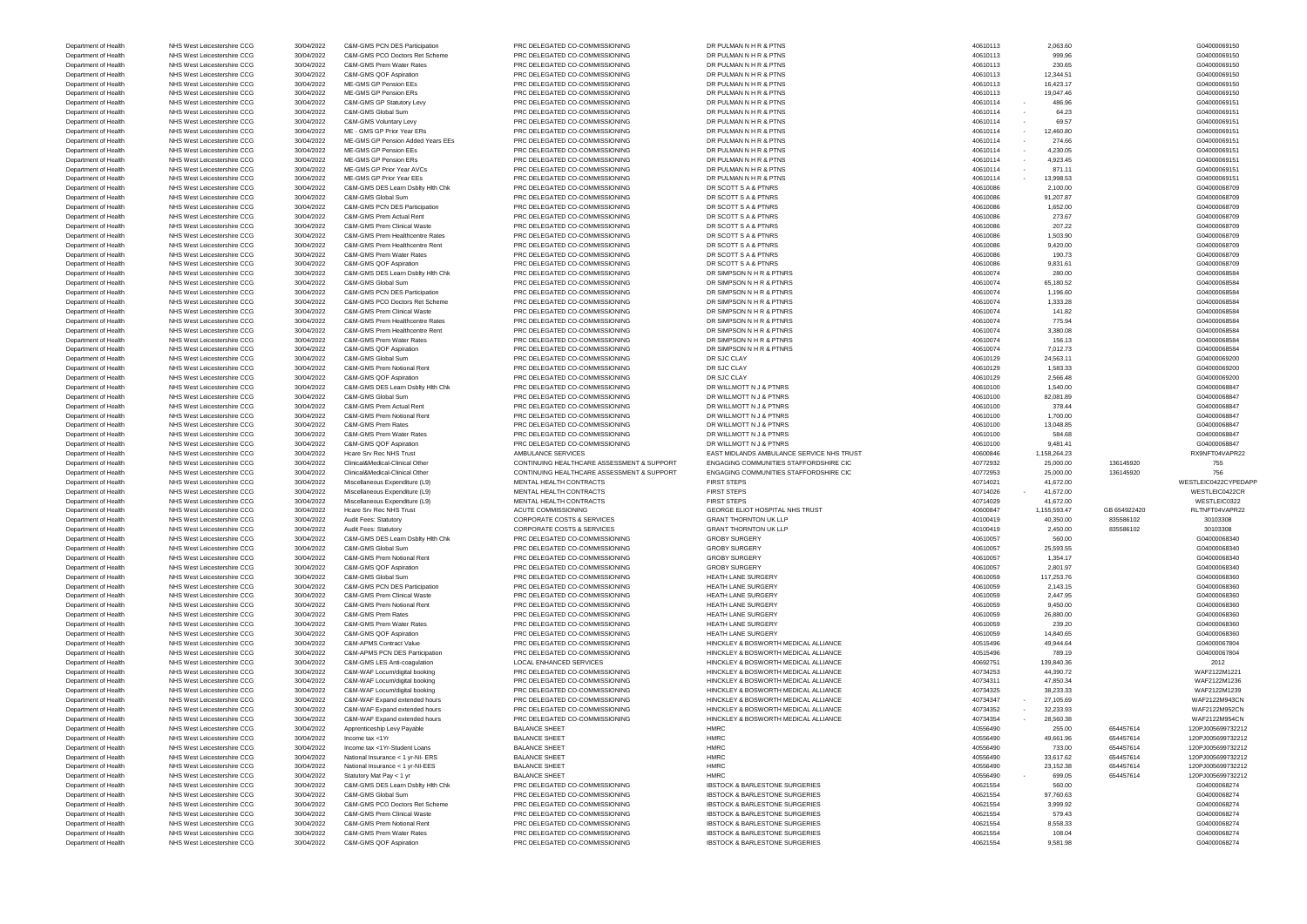Department of Health NHS West Leicestershire CCG 30/04/2022 C&M-GMS Cost of Drugs -Dispensing LOCAL ENHANCED SERVICES IBSTOCK & BARLESTONE SURGERIES 40749293 40749293 19,913.78 19,913.78 604000073124 Department of Health NHS West Leicestershire CCG 30/04/2022 C&M-GMS Prof Fees Dispensing PRC DELEGATED CO-COMMISSIONING IBSTOCK & BARLESTONE SURGERIES 40749293 5,482.34 5,482.34 G04000073124 Department of Health NHS West Leicestershire CCG 30/04/2022 Cont Care- Children CHILD PERS HLTH BUD LEICESTER CITY COUNCIL COUNCIL 40498577 33,979.50 115 3370 04 89034756 Department of Health NHS West Leicestershire CCG 30/04/2022 Cont Care- Adult 100% Fully Funded CHC ADULT FULLY FUNDED LEICESTER CITY COUNCIL 40568955 32,371.90 115 3370 04 89103852 Department of Health NHS West Leicestershire CCG 30/04/2022 Clinical&Medical-Othe Public Sector COMMISSIONING - NON ACUTE LEICESTER CITY COUNCIL 40631519 81,253.00 115 3370 04 89103755 Department of Health NHS West Leicestershire CCG 30/04/2022 Clinical&Medical-Othe Public Sector COMMISSIONING - NON ACUTE LEICESTER CITY COUNCIL LEICESTER CITY COUNCIL 40631548 - 81,253.00 115 3370 04 89126940 Department of Health NHS West Leicestershire CCG 30/04/2022 Clinical&Medical-Independent Sector MENTAL HEALTH CONTRACTS LEICESTERSHIRE COUNTY COUNCIL 40502922 60,134.00 115337102 100098996 Department of Health NHS West Leicestershire CCG 30/04/2022 Cont Care- Adult 100% Fully Funded CHC ADULT FULLY FUNDED LEICESTERSHIRE COUNTY COUNCIL 40610893 26,361.46 115337102 100104243 Department of Health NHS West Leicestershire CCG 30/04/2022 Services From Local Authorities COMMISSIONING - NON ACUTE LEICESTERSHIRE COUNTY COUNCIL 40610900 44,529.00 115337102 100098177 Department of Health NHS West Leicestershire CCG 30/04/2022 Clinical&Medical-Othe Public Sector MENTAL HEALTH CONTRACTS LEICESTERSHIRE COUNTY COUNCIL 40651342 149,681.00 115337102 115337102 100104940 Department of Health NHS West Leicestershire CCG 30/04/2022 Cont Care- Adult 100% Fully Funded CHC AD FULL FUND PERS HLTH BUD LEICESTERSHIRE COUNTY COUNCIL 400 2000 40793585 42,028.61 115337102 100103766 Department of Health NHS West Leicestershire CCG 30/04/2022 Computer Hardware Purch PRIMARY CARE IT PARTNERSHIRE PARTNERSHIRE PARTNERSHIRE PARTNERSHIRE PARTNERSHIRE PARTNERSHIRE PARTNERSHIRE PARTNERSHIRE PARTNERSHIRE PARTN Department of Health NHS West Leicestershire CCG 30/04/2022 Computer Hardware Purch PRIMARY CARE IT A DEICESTERSHIRE PARTNERSHIRE PARTNERSHIP NHS TRUST 40502982 - 155,469.84 654969872 4392 Department of Health NHS West Leicestershire CCG 30/04/2022 Hcare Srv Rec NHS Trust MENTAL HEALTH CONTRACTS LEICESTERSHIRE PARTNERSHIP NHS TRUST 40600848 6,640,416.00 654969872 RT5NFT04VAPR22 Department of Health NHS West Leicestershire CCG 30/04/2022 Computer Hardware Purch PRIMARY CARE IT 2000 DENSERT LEICESTERSHIRE PARTNERSHIP NHS TRUST 40631529 150,237.22 654969872 654969872 53095 Department of Health NHS West Leicestershire CCG 30/04/2022 Clinical&Medical-Independent Sector PLANNED CARE LART DEVIT ATTENT CARE LOCALLY COMMUNITY INTEREST COMPANY 40695521 214,134.00 21598<br>Department of Health NHS West Department of Health NHS West Leicestershire CCG 30/04/2022 Clinical&Medical-Voluntary Sector COMMUNITY SERVICES LOROS LOROS 40611095 199,148.42 4871 4871 Department of Health NHS West Leicestershire CCG 30/04/2022 C&M-GMS DES Learn Dsblty Hlth Chk PRC DELEGATED CO-COMMISSIONING MAPLES FAMILY MEDICAL PRACTICE 40610063 4,620.00 40610063 4,620.00 40610068385 Department of Health NHS West Leicestershire CCG 30/04/2022 C&M-GMS Global Sum PRC DELEGATED CO-COMMISSIONING MAPLES FAMILY MEDICAL PRACTICE 40610063 40610063 78,751.30 78,751.30 604000068385 Department of Health NHS West Leicestershire CCG 30/04/2022 C&M-GMS Prem Rates PRC DELEGATED CO-COMMISSIONING MAPLES FAMILY MEDICAL PRACTICE 40610063 40610063 40610063 36,608.00 36,608.00 G04000068385 Department of Health NHS West Leicestershire CCG 30/04/2022 C&M-GMS Prem Water Rates PRC DELEGATED CO-COMMISSIONING MAPLES FAMILY MEDICAL PRACTICE 40610063 40610063 1,072.33 1,072.33 604000068385 Department of Health NHS West Leicestershire CCG 30/04/2022 C&M-GMS QOF Aspiration PRC DELEGATED CO-COMMISSIONING MAPLES FAMILY MEDICAL PRACTICE 40610063 40610063 9,222.10 9,222.10 604000068385 Department of Health NHS West Leicestershire CCG 30/04/2022 Clinical&Medical-Independent Sector ACUTE COMMISSIONING NEW MEDICAL SYSTEMS LTD 40651375 66,612.31 275051903 66,612.31 275051903 6457 Department of Health NHS West Leicestershire CCG 30/04/2022 Clinical&Medical-Devolved Admin'n NCAS/OATS NHS LOTHIAN NHS LOTHIAN 40680049 28,456.00 654851122 S0139521 Department of Health NHS West Leicestershire CCG 30/04/2022 Charges from CSU CONTINUING HEALTHCARE ASSESSMENT & SUPPORT NHS MIDLANDS AND LANCASHIRE CSU 40610914 79,377.85 GB 654442045 7312323818 Department of Health NHS West Leicestershire CCG 30/04/2022 Charges from CSU CORPORATE COSTS & SERVICES NHS MIDLANDS AND LANCASHIRE CSU 40610914 80,240.07 GB 654442045 7312323818 Department of Health NHS West Leicestershire CCG 30/04/2022 Charges from CSU QUALITY PREMIUM PROGRAMME NHS MIDLANDS AND LANCASHIRE CSU 40610914 14,656.69 GB 654442045 7312323818 Department of Health NHS West Leicestershire CCG 30/04/2022 C&M-GMS PCN DES Physiotherapist PRC DELEGATED CO-COMMISSIONING NORTH CHARNWOOD GP COMMUNITY NETWORK LTD 40680059 25,099.48 25,099.48 115<br>Department of Health NHS Department of Health NHS West Leicestershire CCG 30/04/2022 C&M-GMS LES Anti-coagulation LOCAL ENHANCED SERVICES NORTH CHARNWOOD GP COMMUNITY NETWORK LTD 40684708 150,430.75 116 Department of Health NHS West Leicestershire CCG 30/04/2022 C&M-GMS LES Anti-coagulation LOCAL ENHANCED SERVICES NORTH WEST LEICESTERSHIRE GP LTD 40594496 132,173.25 132,173.25 NWLINR 2223 Q1 Department of Health NHS West Leicestershire CCG 30/04/2022 C&M-GMS LES Anti-coagulation LOCAL ENHANCED SERVICES NORTH WEST LEICESTERSHIRE GP LTD 40594532 - 132,173.25 132,173.25 CRNWLINR2223Q1 Department of Health NHS West Leicestershire CCG 30/04/2022 C&M-GMS LES Anti-coagulation LOCAL ENHANCED SERVICES NORTH WEST LEICESTERSHIRE GP LTD 40595960 133,974.85 NWL ANTICOAG 2223 Q1 Department of Health NHS West Leicestershire CCG 30/04/2022 Clinical&Medical-Commercial Sector LOCAL ENHANCED SERVICES NORTH WEST LEICESTERSHIRE GP LTD 40729805 37,482.57 37482.57 NWLHF2122Q2 Department of Health NHS West Leicestershire CCG 30/04/2022 Hcare Srv Rec NHS Trust ACUTE COMMISSIONING NOTTINGHAM UNIVERSITY HOSPITALS NHS TRUST 40600850 587,609.01 654434827 RX1NFT04VAPR22 Department of Health NHS West Leicestershire CCG 30/04/2022 Clinical&Medical-Independent Sector ACUTE COMMISSIONING NUFFIELD HEALTH 40585585 154,472.59 564291137 FPSC003341 Department of Health NHS West Leicestershire CCG 30/04/2022 Clinical&Medical-Independent Sector ACUTE COMMISSIONING NUFFIELD HEALTH 40585586 27,025.52 564291137 FPSC003338 Department of Health NHS West Leicestershire CCG 30/04/2022 Clinical&Medical-Independent Sector ACUTE COMMISSIONING NUFFIELD HEALTH 40793630 4 40793630 - 81,421.29 564291137 FPSC003530CN Department of Health NHS West Leicestershire CCG 30/04/2022 C&M-GMS Global Sum PRC DELEGATED CO-COMMISSIONING OLD SCHOOL SURGERY (THE) 40610131 40610131 61,474.99 876637177 60000009266 Department of Health NHS West Leicestershire CCG 30/04/2022 C&M-GMS PCN DES Participation PRC DELEGATED CO-COMMISSIONING OLD SCHOOL SURGERY (THE) 40610131 40610131 1,144.18 876637177 60000009266 Department of Health NHS West Leicestershire CCG 30/04/2022 C&M-GMS PCO Locum Sickness PRC DELEGATED CO-COMMISSIONING OLD SCHOOL SURGERY (THE) 40610131 40610131 2,333.64 876637177 6604000069266 Department of Health NHS West Leicestershire CCG 30/04/2022 C&M-GMS Prem Notional Rent PRC DELEGATED CO-COMMISSIONING OLD SCHOOL SURGERY (THE) 40610131 40610131 3,437.50 876637177 G04000069266 Department of Health NHS West Leicestershire CCG 30/04/2022 C&M-GMS Prem Rates PRC DELEGATED CO-COMMISSIONING OLD SCHOOL SURGERY (THE) 40610131 40610131 15,593.75 876637177 G04000069266 Department of Health NHS West Leicestershire CCG 30/04/2022 C&M-GMS Prem Water Rates PRC DELEGATED CO-COMMISSIONING OLD SCHOOL SURGERY (THE) 40610131 419.77 876637177 419.77 476637177 604000069266 Department of Health NHS West Leicestershire CCG 30/04/2022 C&M-GMS QOF Aspiration PRC DELEGATED CO-COMMISSIONING OLD SCHOOL SURGERY (THE) 40610131 40610131 6,921.71 876637177 6604000069266 Department of Health NHS West Leicestershire CCG 30/04/2022 C&M-GMS GP Statutory Levy PRC DELEGATED CO-COMMISSIONING OLD SCHOOL SURGERY (THE) 40610132 - 274.02 876637177 6604000069268 Department of Health NHS West Leicestershire CCG 30/04/2022 C&M-GMS Global Sum PRC DELEGATED CO-COMMISSIONING OLD SCHOOL SURGERY (THE) 40610132 - 19.50 876637177 6604000069268 Department of Health NHS West Leicestershire CCG 30/04/2022 C&M-GMS Voluntary Levy PRC DELEGATED CO-COMMISSIONING OLD SCHOOL SURGERY (THE) 40610132 - 39.15 876637177 ST 604000069268 Department of Health NHS West Leicestershire CCG 30/04/2022 ME - GMS GP Prior Year ERs PRC DELEGATED CO-COMMISSIONING OLD SCHOOL SURGERY (THE) 40610132 - 17,230.98 876637177 G04000069268 Department of Health NHS West Leicestershire CCG 30/04/2022 ME-GMS GP Pension EEs PRC DELEGATED CO-COMMISSIONING OLD SCHOOL SURGERY (THE) 40610132 - 7,222.21 876637177 6604000069268 Department of Health NHS West Leicestershire CCG 30/04/2022 ME-GMS GP Pension ERs PRC DELEGATED CO-COMMISSIONING OLD SCHOOL SURGERY (THE) 40610132 - 7,227.86 876637177 G04000069268 Department of Health NHS West Leicestershire CCG 30/04/2022 ME-GMS GP Prior Year EEs PRC DELEGATED CO-COMMISSIONING OLD SCHOOL SURGERY (THE) 40610132 - 17,394.94 876637177 G04000069268 Department of Health NHS West Leicestershire CCG 30/04/2022 Clinical&Medical-Independent Sector COMMUNITY SERVICES ONEHEALTH GROUP 001 0NEHEALTH GROUP 40742558 39,444.09 39,444.09 NHSWESTL1221 Department of Health NHS West Leicestershire CCG 30/04/2022 Clinical&Medical-Independent Sector ACUTE COMMISSIONING OPCARE LTD QPCARE LTD 40585581 156,815.56 607251365 07251365 OPSI047593 Department of Health NHS West Leicestershire CCG 30/04/2022 Cont Care- Adult 100% Fully Funded CHC AD FULL FUND PERS HLTH BUD PA10122203 PA10122203 APRADIA PA10122013 ADSOB24 25,225.37 25,225.37 PA10122203APR22455 Department of Health NHS West Leicestershire CCG 30/04/2022 Clinical&Medical-Othe Public Sector COMMISSIONING - NON ACUTE RUTLAND COUNTY COUNTY COUNCIL 40793590 37,000.00 121725207 9138207 9138207 Department of Health NHS West Leicestershire CCG 30/04/2022 C&M-GMS Global Sum PRC DELEGATED CO-COMMISSIONING SAUND WILLIAMS HALL & PARTNERS 40610125 40610125 57,129.08 57,129.08 604000069180 Department of Health NHS West Leicestershire CCG 30/04/2022 C&M-GMS PCN DES Participation PRC DELEGATED CO-COMMISSIONING SAUND WILLIAMS HALL & PARTNERS 40610125 40610125 1,069.67 1,069.67 604000069180 Department of Health NHS West Leicestershire CCG 30/04/2022 C&M-GMS Prem Notional Rent PRC DELEGATED CO-COMMISSIONING SAUND WILLIAMS HALL & PARTNERS 40610125 7,741.67 40610125 7,741.67 604000069180 Department of Health NHS West Leicestershire CCG 30/04/2022 C&M-GMS Prem Water Rates PRC DELEGATED CO-COMMISSIONING SAUND WILLIAMS HALL & PARTNERS 40610125 937.38 937.38 937.38 SCO4000069180 Department of Health NHS West Leicestershire CCG 30/04/2022 C&M-GMS QOF Aspiration PRC DELEGATED CO-COMMISSIONING SAUND WILLIAMS HALL & PARTNERS 40610125 40610125 6,369.71 604000069180 Department of Health NHS West Leicestershire CCG 30/04/2022 ME - GMS GP Prior Year ERs PRC DELEGATED CO-COMMISSIONING SAUND WILLIAMS HALL & PARTNERS 40610125 40610125 1,223.02 1,223.02 604000069180 Department of Health NHS West Leicestershire CCG 30/04/2022 ME-GMS GP Prior Year EEs PRC DELEGATED CO-COMMISSIONING SAUND WILLIAMS HALL & PARTNERS 40610125 40610125 1,693.12 1,693.12 G04000069180 Department of Health NHS West Leicestershire CCG 30/04/2022 C&M-GMS DES Learn Dsblty Hlth Chk PRC DELEGATED CO-COMMISSIONING SILVERDALE MEDICAL CENTRE THURMASTON 40610107 140.00 140.00 140.00 604000069079 Department of Health NHS West Leicestershire CCG 30/04/2022 C&M-GMS Global Sum PRC DELEGATED CO-COMMISSIONING SILVERDALE MEDICAL CENTRE THURMASTON 40610107 40610107 50,900.95 40610107 50,900.95 604000069079 Department of Health NHS West Leicestershire CCG 30/04/2022 C&M-GMS PCN DES Participation PRC DELEGATED CO-COMMISSIONING SILVERDALE MEDICAL CENTRE THURMASTON 40610107 788.99 40610107 788.99 604000069079 Department of Health NHS West Leicestershire CCG 30/04/2022 C&M-GMS Prem Actual Rent PRC DELEGATED CO-COMMISSIONING SILVERDALE MEDICAL CENTRE THURMASTON 40610107 2,983.33 40610107 2,983.33 604000069079 Department of Health NHS West Leicestershire CCG 30/04/2022 C&M-GMS QOF Aspiration PRC DELEGATED CO-COMMISSIONING SILVERDALE MEDICAL CENTRE THURMASTON 40610107 5,415.31 504000069079 Department of Health NHS West Leicestershire CCG 30/04/2022 C&M-GMS GP Statutory Levy PRC DELEGATED CO-COMMISSIONING SILVERDALE MEDICAL CENTRE THURMASTON 40610108 - 231.07 40610108 - 231.07 G04000069081 Department of Health NHS West Leicestershire CCG 30/04/2022 C&M-GMS Global Sum PRC DELEGATED CO-COMMISSIONING SILVERDALE MEDICAL CENTRE THURMASTON 40610108 - 14.98 40610108 - 14.98 G04000069081 Department of Health NHS West Leicestershire CCG 30/04/2022 C&M-GMS Voluntary Levy PRC DELEGATED CO-COMMISSIONING SILVERDALE MEDICAL CENTRE THURMASTON 40610108 - 33.01 40610108 - 33.01 G04000069081 Department of Health NHS West Leicestershire CCG 30/04/2022 ME - GMS GP Prior Year ERs PRC DELEGATED CO-COMMISSIONING SILVERDALE MEDICAL CENTRE THURMASTON 40610108 - 15,692.04 40610108 - 15,692.04 G04000069081 Department of Health NHS West Leicestershire CCG 30/04/2022 ME-GMS GP Pension EEs PRC DELEGATED CO-COMMISSIONING SILVERDALE MEDICAL CENTRE THURMASTON 40610108 - 2,850.00 40610108 - 2,850.00 604000069081 Department of Health NHS West Leicestershire CCG 30/04/2022 ME-GMS GP Pension ERs PRC DELEGATED CO-COMMISSIONING SILVERDALE MEDICAL CENTRE THURMASTON 40610108 - 2,876.00 40610108 - 2,876.00 604000069081 Department of Health NHS West Leicestershire CCG 30/04/2022 ME-GMS GP Prior Year EEs PRC DELEGATED CO-COMMISSIONING SILVERDALE MEDICAL CENTRE THURMASTON 40610108 - 32,816.45 40610108 - 32,816.45 G04000069081 Department of Health NHS West Leicestershire CCG 30/04/2022 Clinical&Medical-Independent Sector COMMUNITY SERVICES SPAMEDICA LTD SPAMEDICA LTD 40742559 61,965.14 61,965.14 NHSWLE040 Department of Health NHS West Leicestershire CCG 30/04/2022 Clinical&Medical-Independent Sector ACUTE COMMISSIONING SPIRE HEALTHCARE LTD 40518031 149,257.45 915970991 149,257.45 915970991 04VLEIICFPF222301 Department of Health NHS West Leicestershire CCG 30/04/2022 Clinical&Medical-Independent Sector ACUTE COMMISSIONING SPIRE HEALTHCARE LTD 407 ACUTE ACUTE COMMISSIONING SPIRE HEALTHCARE LTD 40793678 44,142.20 915970991 04VNT Department of Health NHS West Leicestershire CCG 30/04/2022 Clinical&Medical-Independent Sector MENTAL HEALTH SERVICES - ADULTS ST ANDREWS HEALTHCARE 40746524 40746524 33,360.90 120948773 90108223 90108223 Department of Health NHS West Leicestershire CCG 30/04/2022 Sterile Products PRESCRIBING PRESCRIBING SUPPLY CHAIN COORDINATION LIMITED 40714024 28,068.96 290885854 1123008788 Department of Health NHS West Leicestershire CCG 30/04/2022 Oth Travel Costs-Patient Transport PATIENT TRANSPORT PATIENT TRANSPORT THAMES AMBULANCE SERVICE LTD 40631541 79,493.59 809846883 22658 Department of Health NHS West Leicestershire CCG 30/04/2022 Oth Travel Costs-Patient Transport PATIENT TRANSPORT PATIENT TRANSPORT THAMES AMBULANCE SERVICE LTD 40631542 65,646.16 809846883 22661 Department of Health NHS West Leicestershire CCG 30/04/2022 Oth Travel Costs-Patient Transport PATIENT TRANSPORT PATIENT TRANSPORT THAMES AMBULANCE SERVICE LTD 40631544 29,400.00 809846883 22659 Department of Health NHS West Leicestershire CCG 30/04/2022 Oth Travel Costs-Patient Transport PATIENT TRANSPORT PATIENT TRANSPORT THAMES AMBULANCE SERVICE LTD 40689478 169,251.26 809846883 22635 Department of Health NHS West Leicestershire CCG 30/04/2022 Oth Travel Costs-Patient Transport PATIENT TRANSPORT PATIENT TRANSPORT THAMES AMBULANCE SERVICE LTD 40773064 56,888.88 809846883 22677

Department of Health NHS West Leicestershire CCG 30/04/2022 Oth Travel Costs-Patient Transport PATIENT TRANSPORT PATIENT TRANSPORT THAMES AMBULANCE SERVICE LTD 40809807 169,251.26 809846883 22676